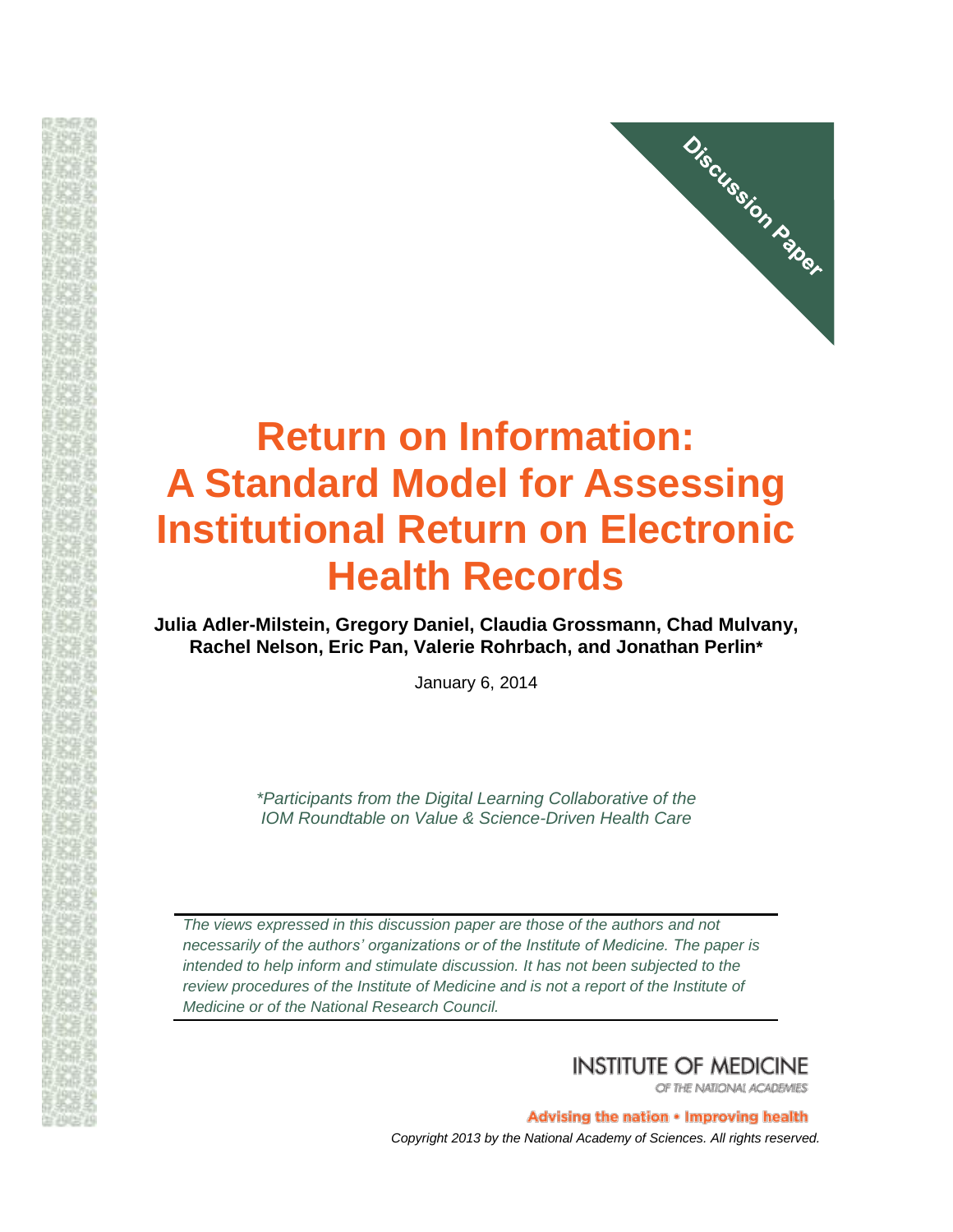# **AUTHORS**

# **Julia Adler-Milstein**

Assistant Professor School of Information University of Michigan

# **Gregory Daniel**

Fellow, Economic Studies Managing Director, Evidence Development & Innovation The Brookings Institution

**Claudia Grossmann**  Senior Program Officer Institute of Medicine

**Chad Mulvany Director** Healthcare Finance Policy, Strategy and Development Healthcare Financial Management Association

# **Rachel Nelson**

Special Assistant Office of the National Coordinator for Health IT Department of Health and Human Services

# **Eric Pan**

Senior Study Director Center for Health Information Technology Westat

**Valerie Rohrbach**  Program Coordinator Institute of Medicine

# **Jonathan Perlin**  Chief Medical Officer President, Clinical and Physician Services Group HCA Inc.

# **The authors were assisted in their efforts by the following individuals:**

**Michael Allen**  Chief Financial Officer Winona Health

**Michael Cuffe**  President and CEO of Physician Services HCA, Inc.

**Terhilda Garrido**  VP, HIT Transformation & Analytics Kaiser Permanente

**Richard Gundling**  Vice President Healthcare Financial Management Association

**Keith Jewell**  Sr Vice President/Chief Operating Officer Franciscan Alliance

**Blackford Middleton**  The Informatics Center Vanderbilt University Medical Center

**Mary Mirabelli**  Chief Project Officer HCA, Inc.

**Dominic Nakis**  Chief Financial Officer Advocate Health

**Jacob Plummer**  VP of Business Development Allscripts

**Jill Robinson**  Chief Financial Officer McKesson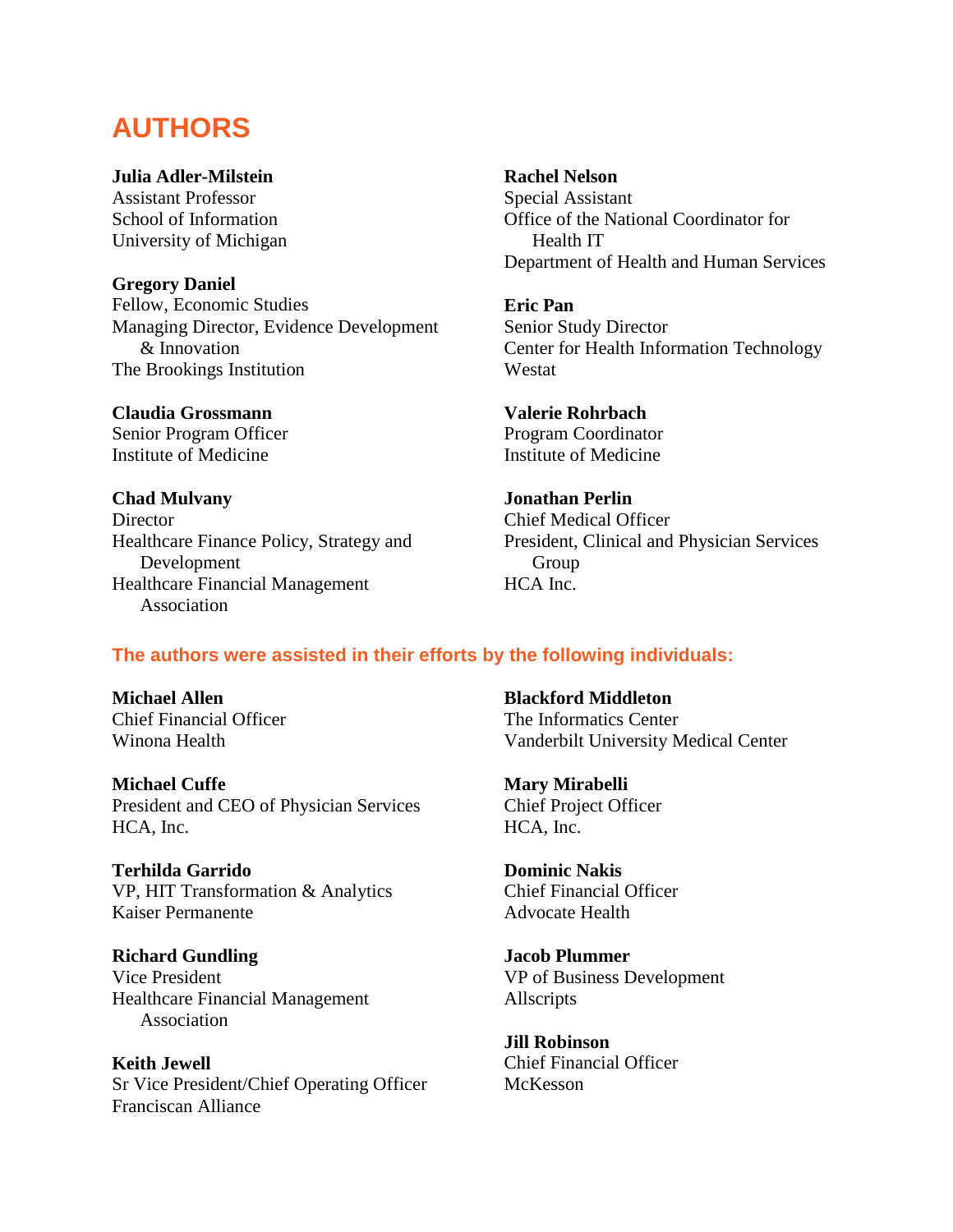**Michael D. Rowe**  Chief Financial Officer and Senior Vice President of Finance Kaiser Permanente, Northern California

**Stephen T. Parente**  Professor of Finance University of Minnesota

**Kevin A. Schulman**  Associate Director, Duke Clinical Research Institute Duke University

**Kevin Sullivan**  Endowed Faculty Fellow of Computer Science University of Virginia

**Larry Van Horn**  Associate Professor of Economics and Management Vanderbilt University

**Wes Walker**  Physician Executive, US Consulting Cerner Corporation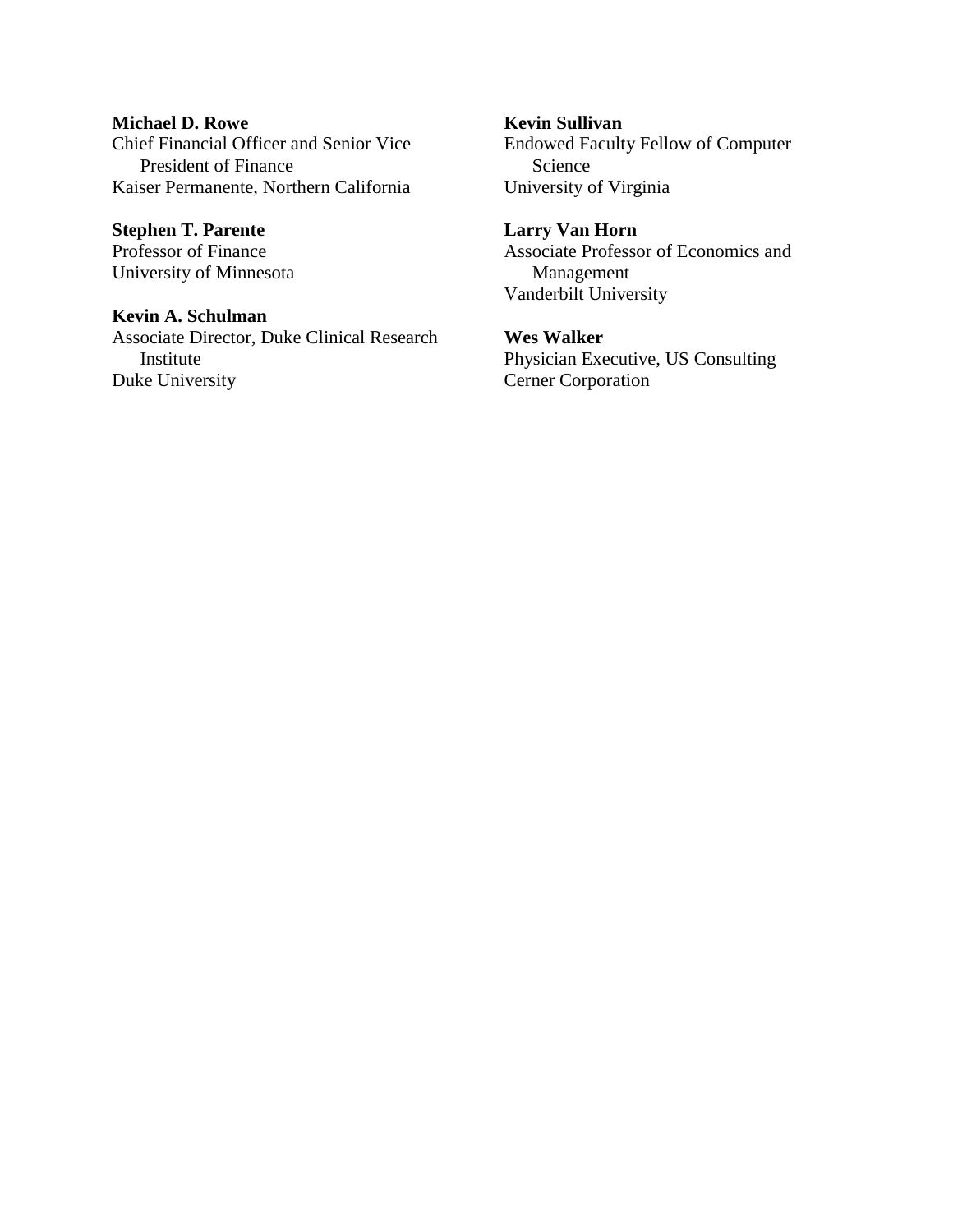# **Return on Information: A Standard Model for Assessing Institutional Return on Electronic Health Records**

Julia Adler-Milstein, University of Michigan; Gregory Daniel, The Brookings Institution; Claudia Grossmann, Institute of Medicine; Chad Mulvany, Healthcare Financial Management Association; Rachel Nelson, Department of Health and Human Services, Eric Pan, Westat; Valerie Rohrbach, Institute of Medicine; Jonathan Perlin, HCA Inc.<sup>1</sup>

The Institute of Medicine (IOM) defines a learning health system as a system that has the capacity to both apply and generate reliable scientific evidence in the delivery of care (IOM, 2007). Although it may seem obvious that both the demands for higher reliability and highervalue health care require robust electronic health records (EHRs), information exchange, and deep analytic capabilities, it remains difficult to measure the return on investment (ROI) in information systems. The lack of a standard model for ascribing the costs of implementing or the benefits of using EHRs and related technology makes comparisons across different institutional experiences, different implementation approaches, and different technologies difficult. Moreover, the absence of a format for a standard business case for information investment may add to the hesitation for investment in information systems and thwart progress in creating the reliable digital foundation needed for a continuously learning health system.

A standard model for ascribing costs and benefits would need to specify what constitutes the entity investing (i.e., what are defined as the organization's boundaries), what constitutes the information system, what constitutes infrastructure that should or should not be included in a model, and what differentiates the information system from related technologies. Similarly, a standard model would specify not only how costs or benefits might be attributed to use of the information system, but also how these costs and benefits should be handled in a financial model. While a number of thoughtful analyses of costs and benefits of electronic health records have been published, each one has used different and, consequently, incomparable methods (Adler-Milstein et al., 2013; DesRoches et al., 2013; Fleming et al., 2011; Hillestad et al., 2005; Kaushal et al., 2006; Walker et al., 2005; Wang et al., 2003). Thus, the goal of this paper and the associated model is to provide a clear framework and propose a standard model for evaluating institutional investment in EHRs and related technologies to enable inter-organizational comparisons, help identify best-in-class implementation approaches, and prioritize process redesign endeavors. Given the institutional focus of this model, it is likely to be primarily useful to hospitals and health systems, rather than unaffiliated ambulatory care offices.

The authors are individual participants from the Digital Learning Collaborative of the IOM Roundtable on Value & Science-Driven Health Care. The collaborative seeks to accelerate progress toward the digital infrastructure necessary to achieve the roundtable's goal of continuous learning, improvement, and innovation in health and health care. We have also collaborated with health system leaders and colleagues from health care finance, economics, and information to identify proposed elements for a model to quantify and analyze the ROI from

<sup>&</sup>lt;sup>1</sup> Participants from the Digital Learning Collaborative of the IOM Roundtable on Value & Science-Driven Health Care.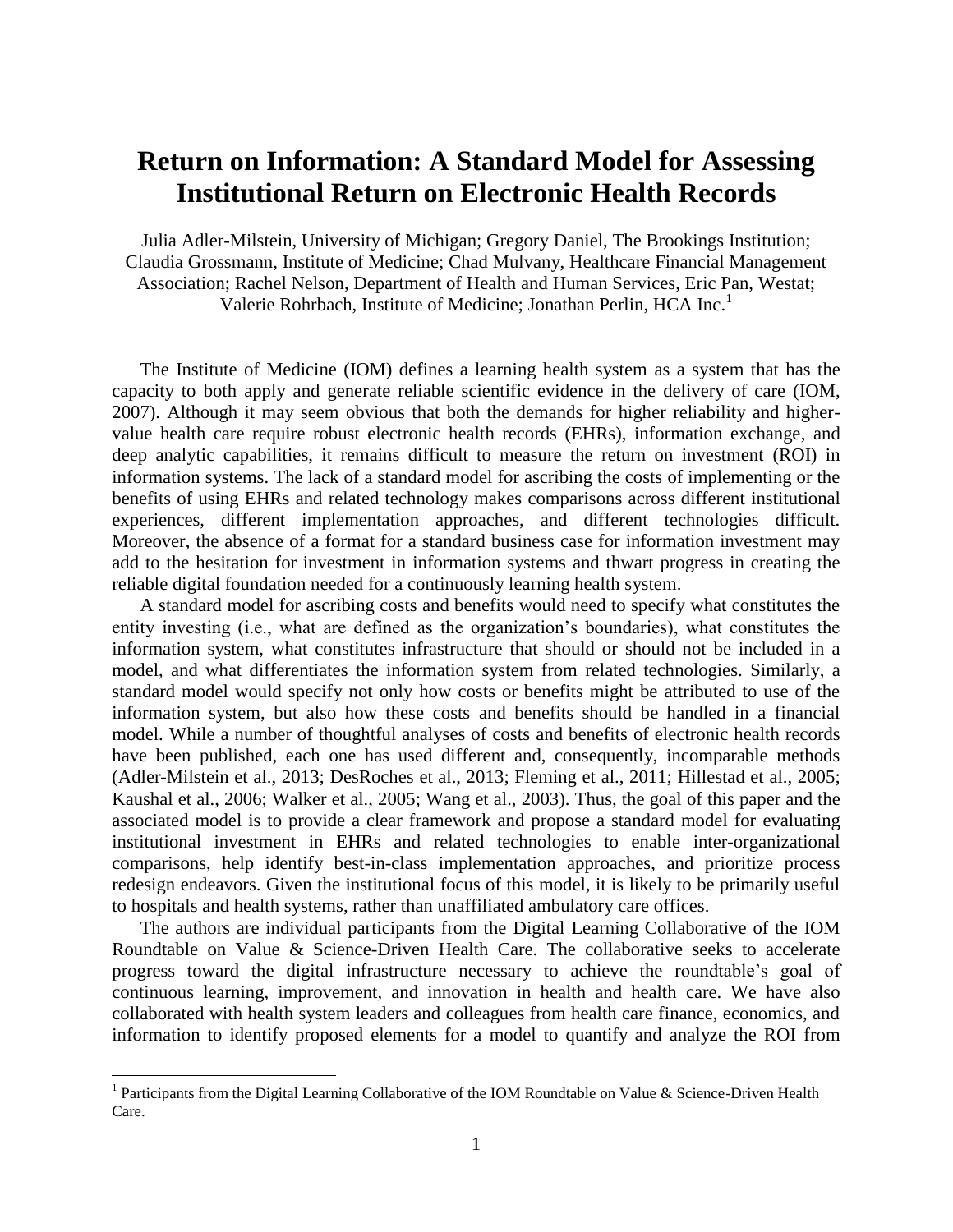implementing electronic health technology. The collaborative is inclusive—without walls—and its participants include clinicians, patients, researchers, software developers, and health care financial experts.

### **WHY A COMMON VALUE REALIZATION FRAMEWORK IS ESSENTIAL**

Robust health information technology (IT) infrastructure and health information exchange (HIE) are essential to achieve the vision of a learning health system. Achieving such a vision is a multifaceted challenge that calls for comprehensive implementation and effective use of interoperable health IT by a continually engaged research and data analytics infrastructure that generates actionable evidence to inform future care. Such a system, coupled with the business and care delivery process re-engineering that it enables, is expected to return value to all stakeholders, but the cost of implementing the necessary changes, such as interoperable EHRs and transforming practices, is carried primarily by health care providers.

Providers (individual and organizational) must weigh whether and when to invest their limited resources in health IT rather than other infrastructure and process improvements that would also return value to their patient-care missions. Currently, it is difficult to demonstrate the provider's business case for health IT investment because a commonly accepted framework is lacking for identifying and quantifying costs and benefits that is suitable for use across provider types and reimbursement models. A generally accepted, standardized but flexible analytic framework for calculating the provider's ROI from interoperable health IT and HIE can support strategic investment decisions, such as timing and product selection. With widespread use, a generally accepted business case framework will enable benchmarking across similarly situated providers to identify best practices in health IT selection, implementation, and use, and thus dispel concerns raised by negative anecdotes.

Although there have been promising reports on positive return on provider organizations' investments at scale, the methodologies used have not been generalizable across provider organizations, given differences in organizational structure and payer reimbursement policies (Wang et al., 2003). Assessments from individual provider perspectives have also not been conclusive. Without a generally applicable standard for quantifying providers' value realization from their investments in health IT, variation in results of applying different models and methods contribute to uncertainty and inertia in providers' consideration of the transition to interoperable health IT. In order to have rational discussions about value, and compare effectiveness of EHR integration, general standards are needed.

### **A RAPIDLY CHANGING BUSINESS AND POLICY ENVIRONMENT**

The fact remains that health care is a reluctant late adopter when it comes to IT. Although health care is information- and technology-intensive, it has lagged behind other industries in the widespread deployment and use of information technology in ways analogous to the information technology–fueled increases seen recently in similarly complex industries. In fact, health care leads only mining and construction in realization of productivity growth largely attributable to the widespread implementation of information technology (Cutler, 2009).

However, the health IT environment is changing rapidly. Among the most significant policies shaping the current context of the health care information systems market is the Health Information Technology for Economic and Clinical Health (HITECH) Act passed as part of the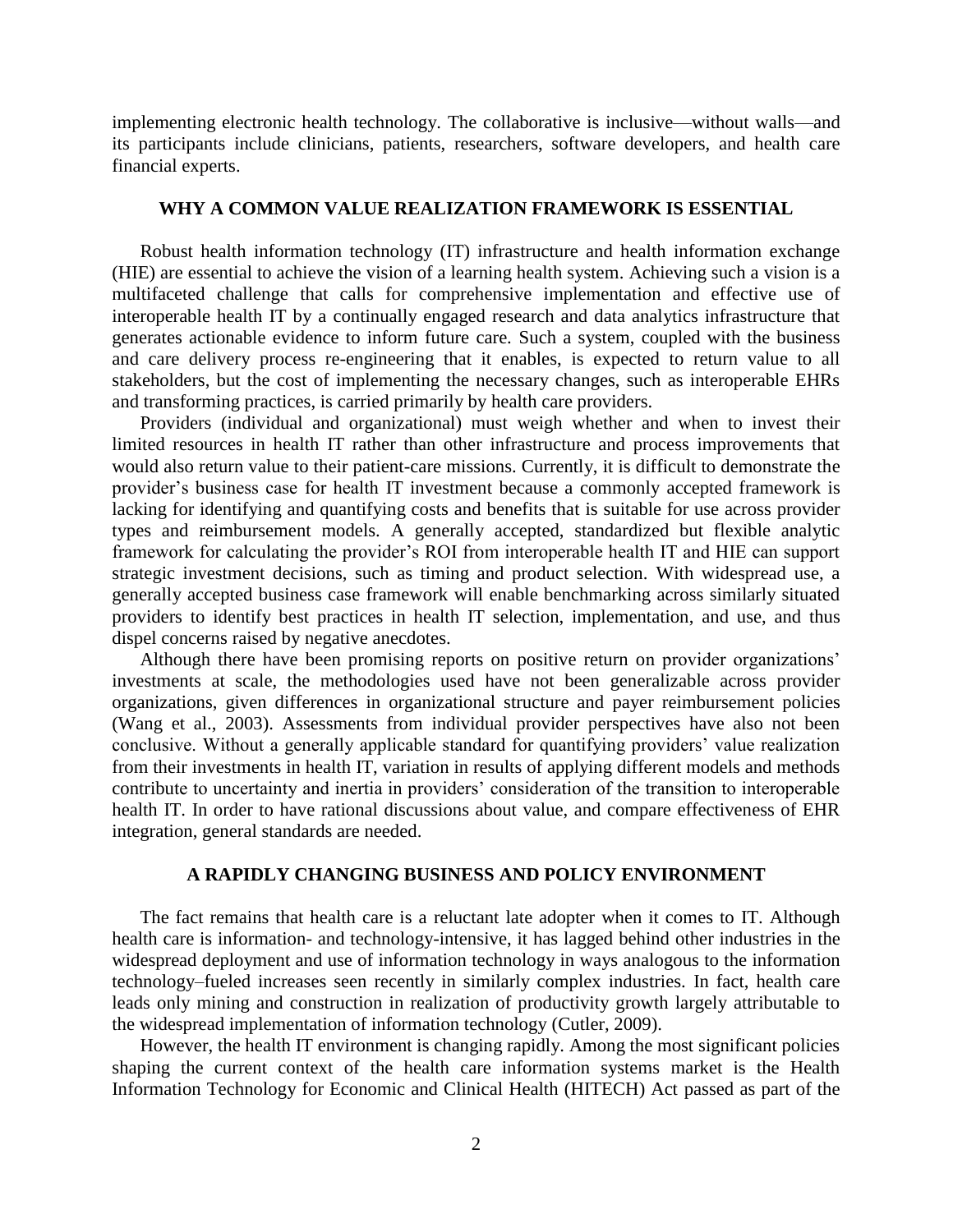American Recovery and Reinvestment Act of 2009. HITECH authorized almost \$30 billion in federal financial incentives for eligible hospitals<sup>2</sup> and professionals adopting and demonstrating "meaningful use" of certified EHR technology. This effort has driven a significant increase in health IT adoption, with hospital adoption of at least a basic EHR system increasing from around 10 percent in 2008 to 44 percent in 2012 (DesRoches et al., 2013). In addition, the regulatory EHR certification criteria and the Centers for Medicare & Medicaid Services' EHR Incentive Programs' meaningful use requirements for incentive payments have driven rapid increases in the availability and use of interoperable health IT across the country.

Enactment of the 2010 Affordable Care Act (ACA) has accelerated innovation in health care delivery and payment systems that will make standards-based, interoperable information systems increasingly necessary for providers to thrive in coming years. Alternative payment regimes such as bundled payments, and shared risk models, such as Accountable Care Organizations (ACOs), require more intensive collection, use, and sharing of clinical information and reporting of highquality data to payers and purchasers. In addition, accompanying pressures to increase efficiency and provide higher-value care by controlling costs while maintaining quality, require a sophisticated understanding of clinical and administrative operations. These current and growing requirements are shaping the investment in and deployment of information systems by large and small delivery organizations vying to remain competitive in the changing health care marketplace.

#### **CONSIDERING THE BUSINESS CASE**

Despite the context of increasingly compelling business and policy environments, organizations attempting to calculate a business case and make investment decisions about health information systems continue to face many challenges, both logistical and conceptual. Logistically, calculation of ROI requires a thorough understanding of the baseline against which costs and benefits can be measured, an understanding that can vary based on the existing infrastructure of an organization. Conceptually, all organizations face challenges determining the scope and attribution of returns to the health information systems.

For example, benefits of robust information system implementation might include savings to an organization from the reduction or more effective deployment of full-time equivalents (FTEs) associated with more efficient business practices, decreased morbidity and mortality due to more consistently delivered, high-quality care, avoided complications from improved preventive care, and enhanced patient experience and outcomes through the opportunities afforded by EHRs and patient portals for engagement. In the first instance, the benefit is clearly realized within the same organization, while in the second the benefit might be considered to accrue primarily to society. For this reason, business case calculations can vary greatly depending on the scope to which the model calculation is constrained. It is not uncommon for costs and benefits to accrue differently to different stakeholders across the broad scope of the health care system.

Health care information systems are large and complex, impacting many parts of a health care delivery organization. Their performance affects and is affected by factors beyond the

<sup>&</sup>lt;sup>2</sup> Acute-care inpatient (§1886[d]) hospitals are eligible for incentives under §1886 of the Social Security Act, and Critical Access Hospitals are eligible for financial incentives authorized at §1814 of the Social Security Act, as modified by the American Recovery and Reinvestment Act of 2009 (P.L. 111-5). Titles XII of Division A and IV of Division B together are referenced as the Health Information Technology for Economic and Clinical Health (HITECH) Act.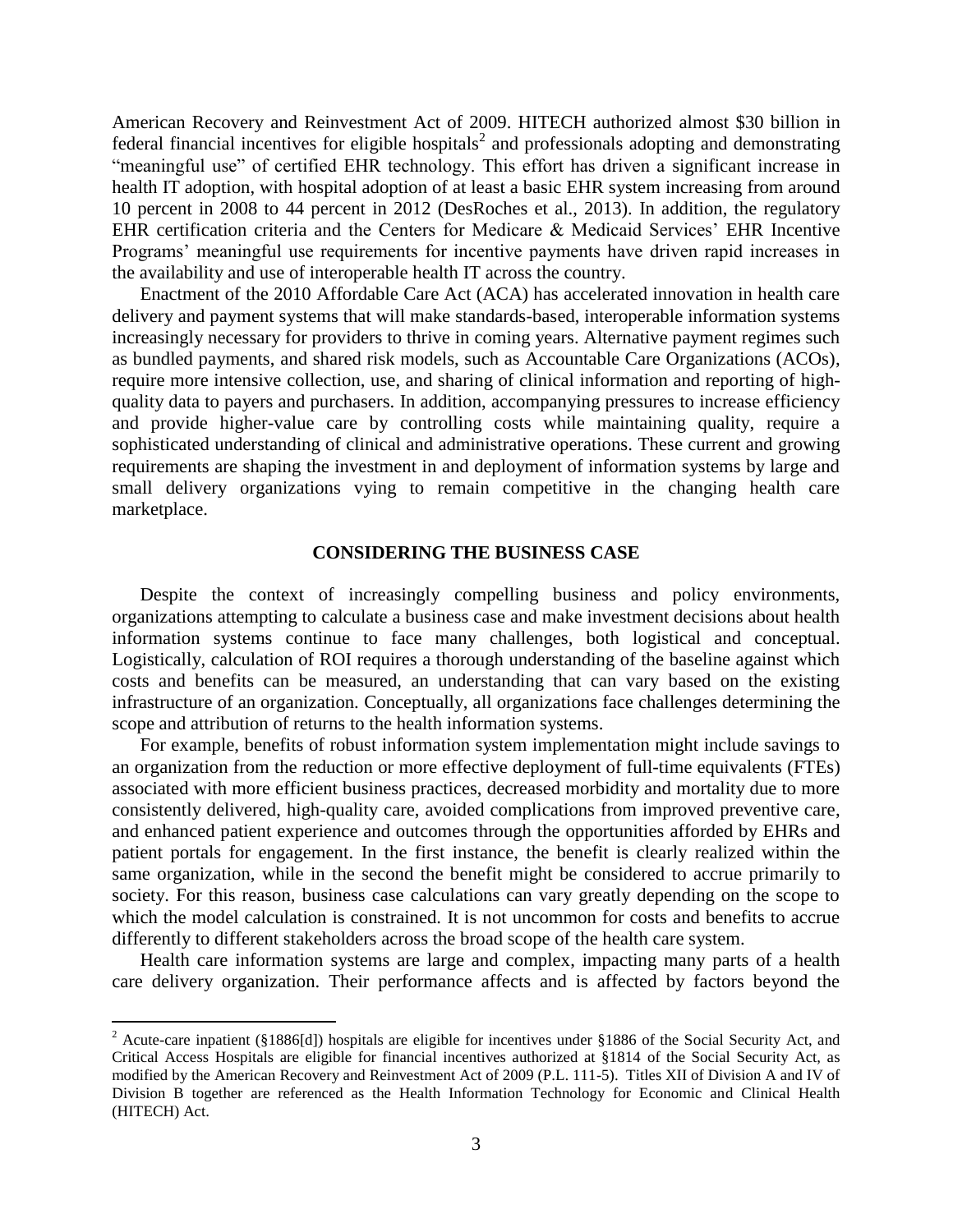information system itself. Realizing full value of the system typically depends not only on successful deployment of the system but also on adaptation of other organizational processes and workflows. These factors pose challenges to the development of a business case by complicating both the attribution of costs and benefits, and the ability to draw causal relationships between them. Furthermore, these complex relationships can make anticipation of costs and benefits difficult and unintended consequences challenging to predict.

Another variable to be considered is the extent of function an EHR provides. To some degree, this is specific to the particular EHR and the robustness of its features. However, functionality is also enhanced or constrained by the quality of implementation, including user training and acceptance, as well as the universe of technology with which it is used. For example, an EHR might be able to receive input from medical devices (e.g., that record blood pressure), thus reducing labor used for transcription and latency in acting on changes in patient status. However, if the provider setting does not have interoperable devices, the potential benefit cannot be realized. Importantly, the deployment of EHR elements is typically done in a modular, stepwise manner across an institution in order to best manage the concomitant cultural and educational issues. Because realization of certain benefits will be dependent on the stage of implementation and interconnection across these modules, the ROI assessment must address and accommodate the circumstances at the individual stages, as well as those anticipated when fully operational.

The dependence of the return on interoperability can also extend beyond the walls of a single institution. Network effects that enable benefits achievable only if other members of the network have comparable technology, ability, and processes also pose a major challenge to understanding the boundaries to return calculations. A standard business case would specify the parameters for what is included, allowing comparability in calculations of cost and benefit across EHRs and provider institutions.

#### **EXAMPLES OF APPROACHES TO DETERMINE RETURN ON INFORMATION**

There have been several notable efforts to produce analytical models that predict potential return on investment from electronic health records (Hillestad et al., 2005; Walker et al., 2005; Wang et al., 2003); and some health care organizations have shared their health IT costs and documented benefits (Adler-Milstein et al., 2013; Fleming et al., 2011; Kaushal et al., 2006). Several of these examples were reviewed in the development of the model and are summarized below. In addition, more detail is provided in Table 1, demonstrating the variety of assumptions that are unique to each report and limit comparability, reinforcing the need for a standard model.

Among the examples reviewed were efforts from private industry, including Kaiser Permanente, which published a strategic business case analysis (Garrido et al., 2004) for its hospital information systems in 2004, and Sentara Healthcare, which measured the ROI for its information system and disseminated the results in 2011 (Konschak, 2011). These analyses differed in the costs and benefits evaluated, and in the case of the Kaiser study also assessed implementation and benefit realization lags, while the Sentara study included the redesign of 18 major processes. Also reviewed was a study from the U.S. Department of Veterans Affairs (VA) system, which conducted an assessment of its health IT system in 2010 (Byrne et al., 2010). This study benchmarked VA adoption, cost, and impact against private sectors; modeled the financial value of VA's health IT investment; and included only benefits for which there was strong evidence of their relation to EHR implementation. Also included was a recent study conducted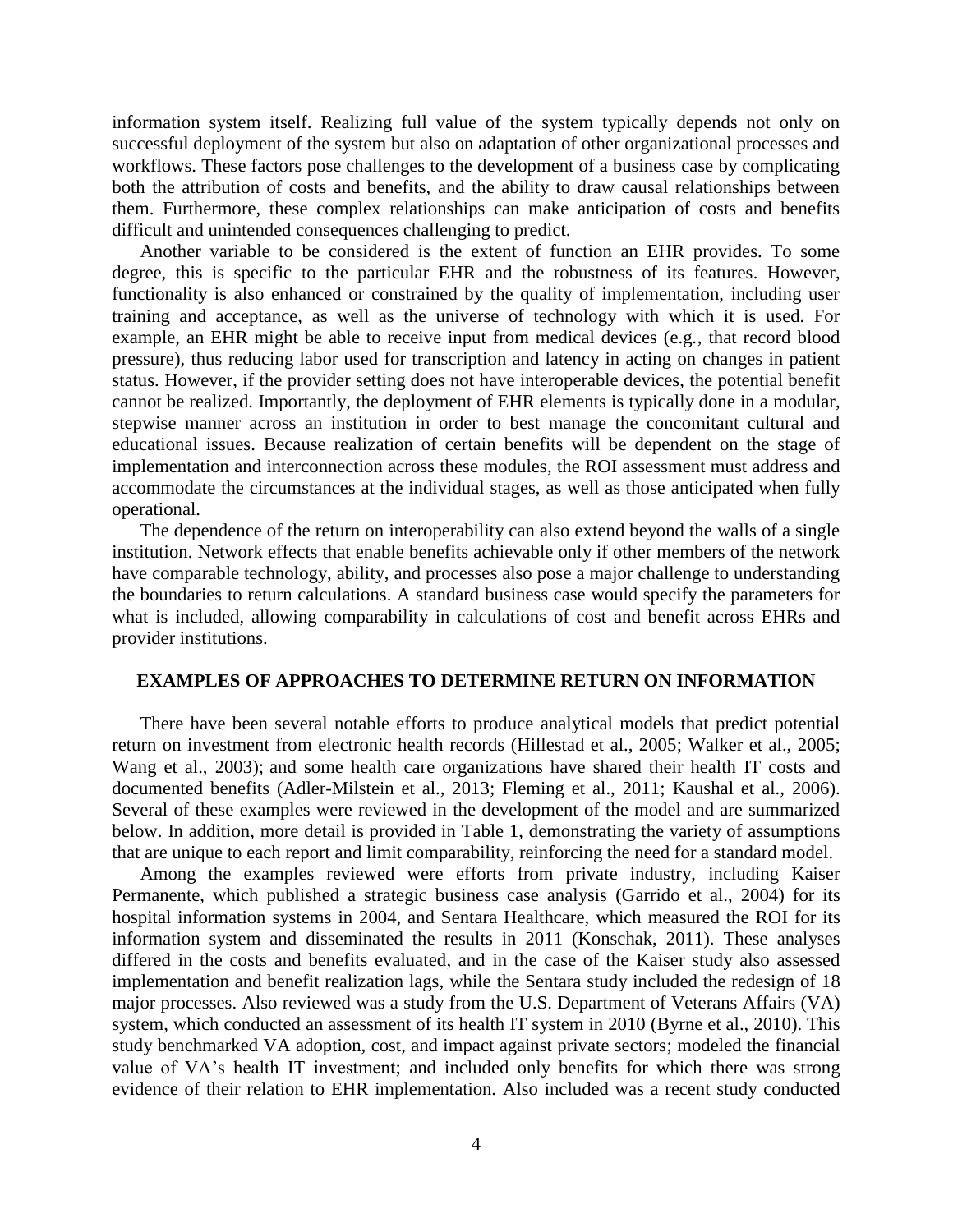across diverse practice settings, which showed how practice type differences and EHR uses can have implications for ROI (Adler-Milstein et al., 2013). The authors found that primary care and larger practices have higher ROIs, the reduction of paper medical record costs is the most common financial change, and practices that actively use EHRs to increase revenues have more positive ROIs. Finally, a literature review conducted in 2010 (Buntin et al., 2011) that assessed published outcomes from deployment of various forms of health IT was also reviewed. The literature review found that 92 percent of studies were either positive or mixed-positive, with 62 percent fully positive. Most negative findings were associated with workflow implications of health IT implementation, while strong leadership and staff "buy-in" were found to be critical to successfully manage and benefit from health IT.

Although the analyses summarized above are helpful, the variability in their methods and the costs and benefits they consider make it difficult to compare across cases or to draw overarching conclusions about the value of EHR systems.

#### **BUILDING THE MODEL**

To better understand and calculate the costs and benefits of investing in EHR systems, stemming from common interests as participants of the IOM's Digital Learning Collaborative and members of the Healthcare Financial Management Association, we are proposing herein a standard model of evaluation. This tool is meant to be used as a guide by health system management teams—including CEOs, CFOs, COOs, CIOs, and clinicians, among others—to help determine the financial impact of implementing and optimizing EHRs and related technologies. The key elements of the tool are presented as a catalog of categorized benefits, expenses, and potential revenue impacts and the accounts where these may be captured.

The fact that many stakeholders are impacted by organizational decisions to invest in EHR technology was considered in building this model. However, for the purposes of this initial phase, the focus of the model is the individual organization considering investment. To acknowledge the reality of broad impact, we identify other stakeholders affected by EHR investment throughout the model, and a full description of stakeholder definitions and the potential impacts can be found in Appendix 2. Future efforts may build on the model, to consider a broader range or different subset of impacted stakeholders.

After defining the scope, the model was built over the course of several months. We held discussions by teleconference and one in-person meeting to identify potential expenses, benefits, and revenue impacts—and suggest hospital general ledger accounts where those costs (both increases and decreases) and revenue impacts might be captured. The list is not exhaustive, but seeks to provide a macro-level tool. A full list of all expenses, benefits, and potential revenue impacts included in the model can be found in Tables 3, 4, and 5.

#### **Expenses**

Expenses are identified by category, including productivity loss, staffing and consulting costs, technology costs, maintenance, and training. These expense categories are then organized into two types, initial implementation and ongoing, to differentiate between the one-time costs that are incurred upon initial investment, and those that will be ongoing expenses.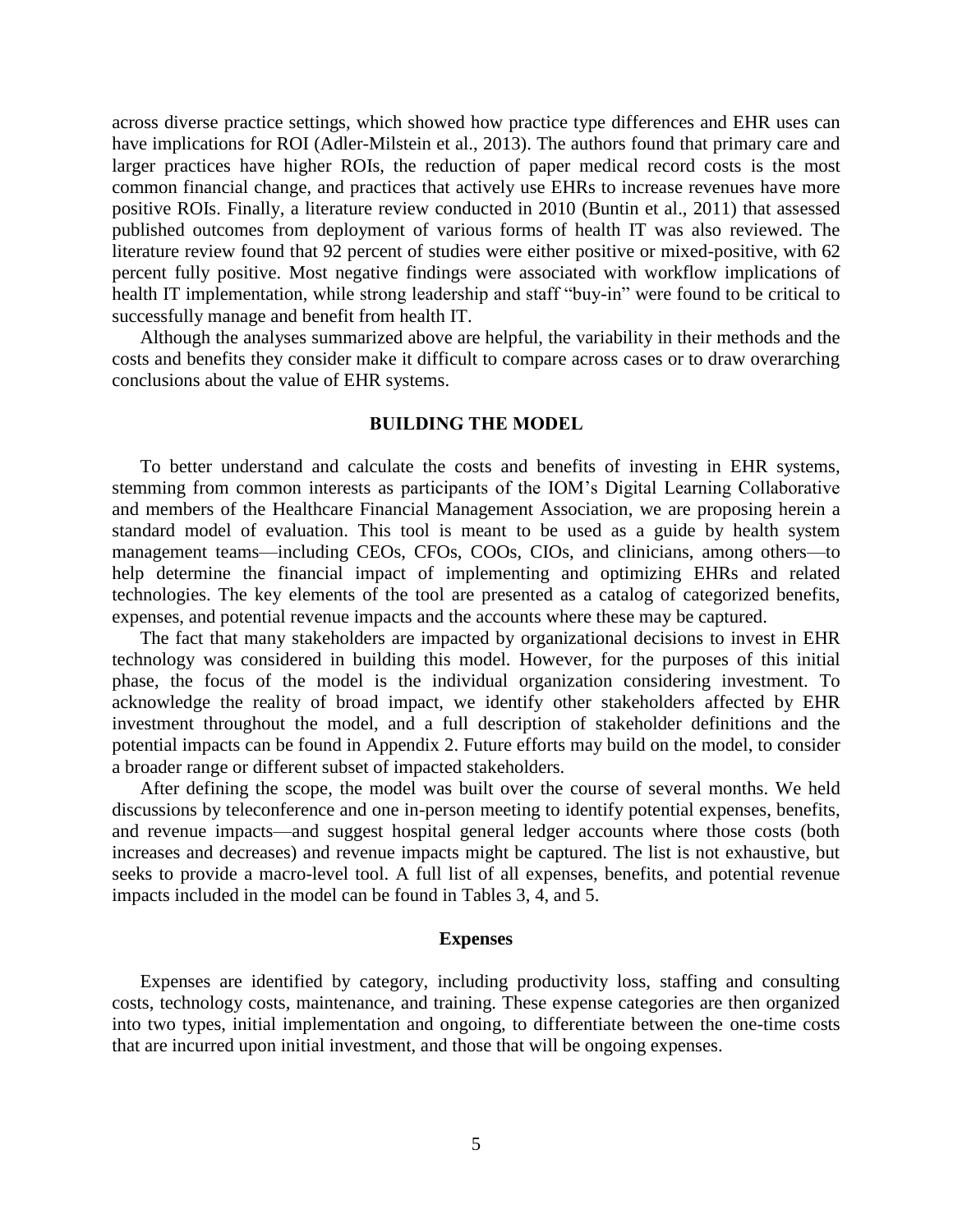#### **Benefits**

Benefits are categorized by overall core strategic goals, including improved clinical performance, reduced overhead, improved operational performance, reduced inappropriate utilization, and support of clinical trials. These are then categorized by the type of benefit, such as reduction in administrative cost or improved use of disease management strategies. As discussed in previous sections, these include some benefits that can be easily attributed as directly to the EHR system, such as avoiding redundant lab tests, and others for which the EHR works importantly, but less directly, in achieving the improved outcome, such as reduced readmissions. Given that many of these benefits align closely with the goals of the Office of the National Coordinator for Health IT's meaningful use standards, we identify those goals that closely corresponded with the benefit. We also recognize that the ability to capitalize on these benefits may differ based upon reimbursement type. Therefore, we offer a "yes" or "no" assessment of whether the benefits accrue to the provider based on reimbursement type, such as per diem or shared savings.

#### **Revenue Impacts**

Revenue impacts are categorized by overall core strategic goals, including improved operational performance and improved care coordination. We then identify specific revenue impacts, such as penalties or volume incentives, and designate them as having either a "positive" or "negative" effect.

#### **Financial Prioritization**

For both the benefits and the revenue impacts, we offered methods of financial prioritization as well as measurement methods. Financial prioritization techniques include the ability to quantify financial impact and the relative scale of financial impact. For the ability to quantify, we use the Institute for Healthcare Improvement's nomenclature to differentiate between "light green" (low ability to quantify) and "dark green" (high ability to quantify) dollars. For the relative scale of financial impact, we rank the revenue impacts from low to high.

There are several components of this model that differentiate it as an instrument to assess ROI on EHR implementation (reference numbers refer to row number in respective Tables 3, 4, and 5). From the expense side, we consider staff workflow optimization (14), which includes ongoing staff time, both clinical and administrative, spent optimizing the EHR and incorporating it into clinical work flows and administrative processes, such as billing and decision support. We also include costs related to the management of knowledge necessary for the development and maintenance of clinical decision support tools (20), and the increased costs associated with electricity for powering EHRs and cooling the server room (25). On the benefits side, our model accounts for potential benefits from the use of EHR data beyond clinical care, including to increase long-run accuracy of risk adjustment (11), to improve quality (5), to identify the highest-value setting (24/25), to identify underperforming service lines (26), and to enable auto restocking and ordering (32). Potential benefits also include strategies to increase staff efficiency and effectiveness, including embedding clinical protocols and pathways in the EHR (5/6) and enabling de-skilling strategies that allow clinicians to perform at the "top of their license" (28).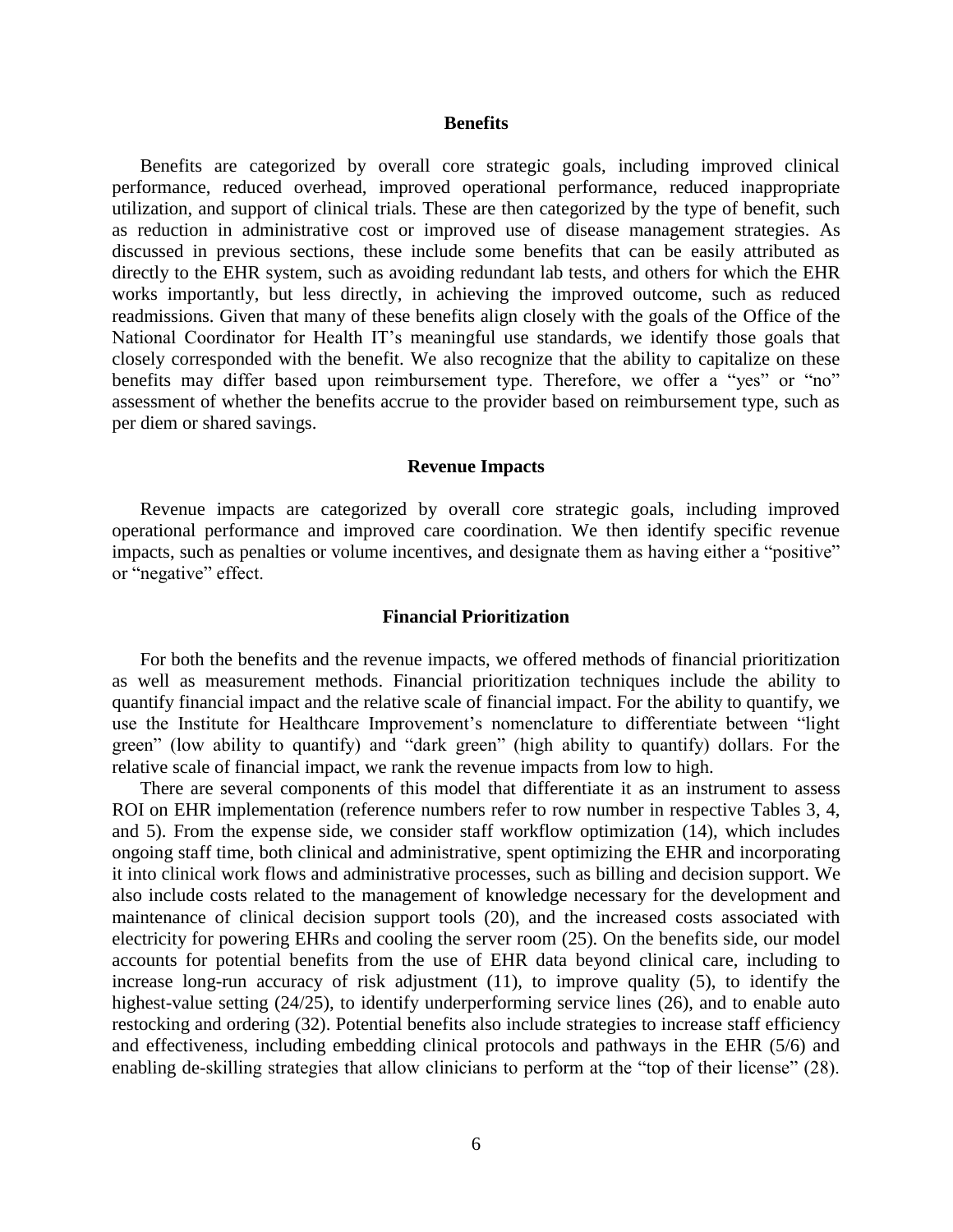The complete version of the model can be downloaded and examined at http://www. iom.edu/returnoninformation.

The primary purpose of the model is to offer providers a standardized framework for evaluating investments in health IT and related process re-engineering versus other investments that may, or may not, be value-accretive. The creation of a standardized framework offers the possibility of a secondary—and potentially more significant—benefit to providers. Given that most organizations have already invested in health IT to satisfy the requirements of meaningful use, the ability to compare the financial returns, or lack thereof, from these projects across organizations has the potential to illuminate opportunities to reduce the ongoing cost of maintaining these systems. Furthermore, the potential benefits (both cost reduction and incremental revenue increases) that can accrue from investments in health IT are predicated on significant internal care and administrative process redesign. A standardized framework will help organizations identify those redesign projects that may have the greatest financial impact. This information, along with the potential implications for patients and other stakeholders, can be considered as organizations prioritize clinical and administrative process redesign projects.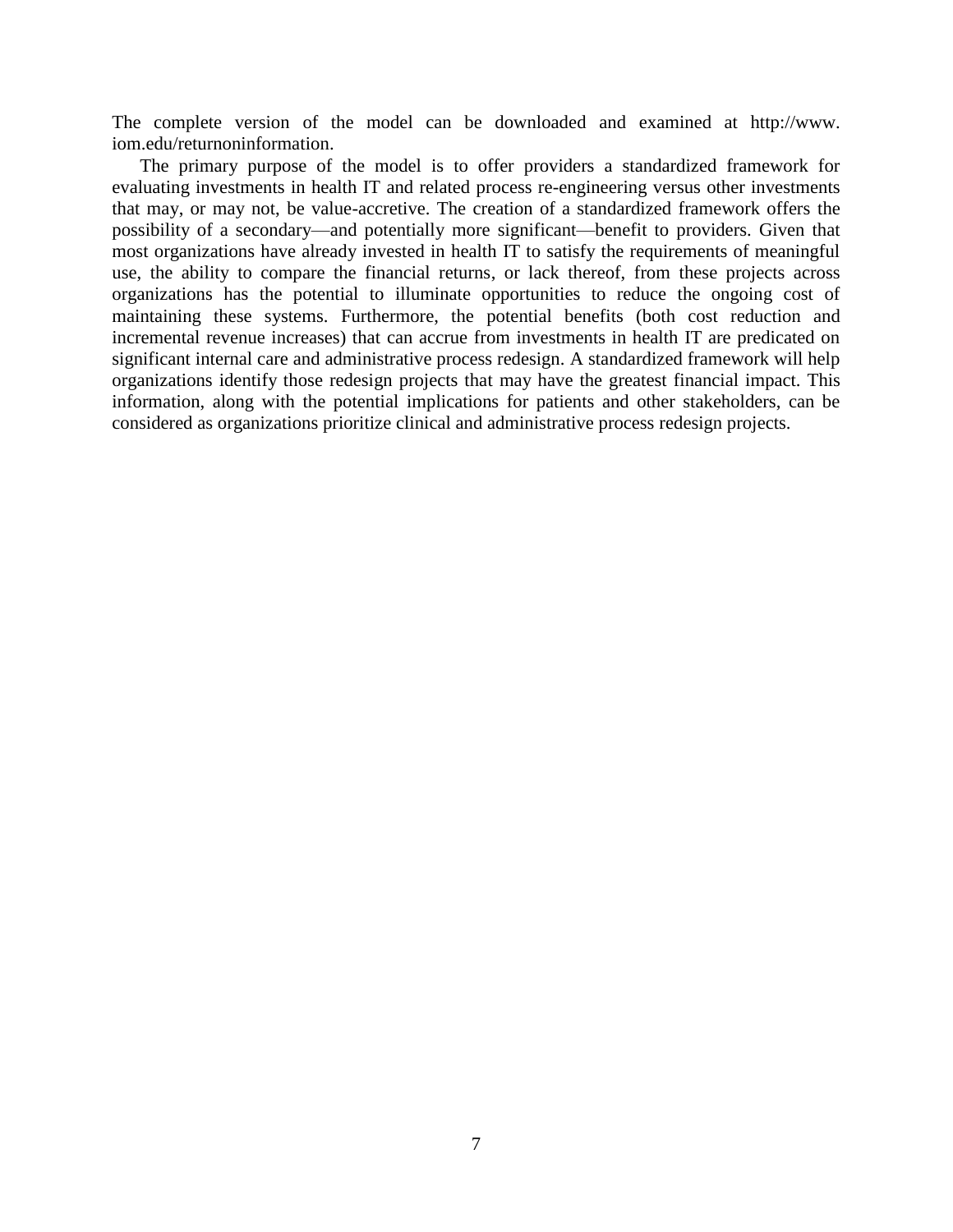|             | <b>Benefits</b>                                                   | Costs                        | <b>Overall Value</b>                                 |
|-------------|-------------------------------------------------------------------|------------------------------|------------------------------------------------------|
| Kaiser      | - Reduction in operating costs:                                   | - One-time costs: Electrical | Anticipated \$2 billion                              |
| Permanente  | Increased staff efficiency,                                       | wiring, desktop products,    | cash flow from the \$1                               |
|             | decreased average length of stay,                                 | networking devices, labor    | billion investment over                              |
|             | reduced use or elimination of                                     | costs for implementation,    | the 10-year investment                               |
|             | legacy systems, reduced litigation                                | testing, training, backfill, | horizon (using medium                                |
|             | and malpractice premiums,                                         | and project management       | implementation                                       |
|             | improved materials management,                                    | - Ongoing costs: Clinical    | scenario). Long-term                                 |
|             | optimized medical records                                         | content maintenance,         | hospital cost structure                              |
|             | management, reduced adverse                                       | system administration,       | reduction of up to 2.3                               |
|             | drug events, and increased                                        | desktop support              | percent and increased                                |
|             | prescription adherence                                            |                              | revenue by 0.6 percent                               |
|             | - Increased revenue: Improved                                     |                              |                                                      |
|             | billing, reduced Medicare risk,                                   |                              |                                                      |
|             | improved new product                                              |                              |                                                      |
|             | collections, and improved pricing                                 |                              |                                                      |
|             | accuracy                                                          |                              |                                                      |
|             | - Reduction in capital expenditures:                              |                              |                                                      |
|             | Decreased average length of stay<br>and optimized medical records |                              |                                                      |
|             | management                                                        |                              |                                                      |
| Sentara     | Reduced length of stay, reduced                                   | \$237 million over 10 years, | Higher benefit-to-cost                               |
|             | adverse drug events, increased                                    | including hardware           | ratios during each                                   |
|             | outpatient procedures, increased                                  | maintenance, software        | implementation year,                                 |
|             | unit efficiency, improved                                         | maintenance, disaster        | resulting in cumulative                              |
|             | retention of nurses, reduced                                      | recovery, work redesign,     | benefits of \$48.5 million                           |
|             | transcription, reduced medical                                    | training, implementation,    | for 2010                                             |
|             | record supply costs, reduced                                      | ongoing support, and other   |                                                      |
|             | medical records positions,                                        | non-salary reports           |                                                      |
|             | reduced health plan costs,                                        |                              |                                                      |
|             | improved charge capture, and                                      |                              |                                                      |
|             | reduced administration positions                                  |                              |                                                      |
| U.S.        | Reduced workload due to                                           | - Acquisition costs:         | The total net value                                  |
| Department  | improved or eliminated tasks,                                     | Development or purchase      | exceeded \$3.09 billion,                             |
| of Veterans | freed office and storage space,                                   | costs, initial hardware, and | with annual net value                                |
| Affairs     | eliminated redundancies, avoided                                  | training                     | exceeding \$687 million.                             |
|             | utilization attributable to                                       | - Annual costs: Operations   | The gross value of the                               |
|             | improved quality of care,                                         | and maintenance costs        | benefits was projected to                            |
|             | decreased expenses                                                |                              | be \$7.16 billion, with 65<br>percent resulting from |
|             |                                                                   |                              | prevention of                                        |
|             |                                                                   |                              | unnecessary care and 27                              |
|             |                                                                   |                              | percent from eliminated                              |
|             |                                                                   |                              | redundancies. Reduced                                |
|             |                                                                   |                              | work, decreased                                      |
|             |                                                                   |                              | operating expenses, and                              |
|             |                                                                   |                              | freed space accounted for                            |
|             |                                                                   |                              | the rest                                             |

**TABLE 1** Summary of Past Business Case Analyses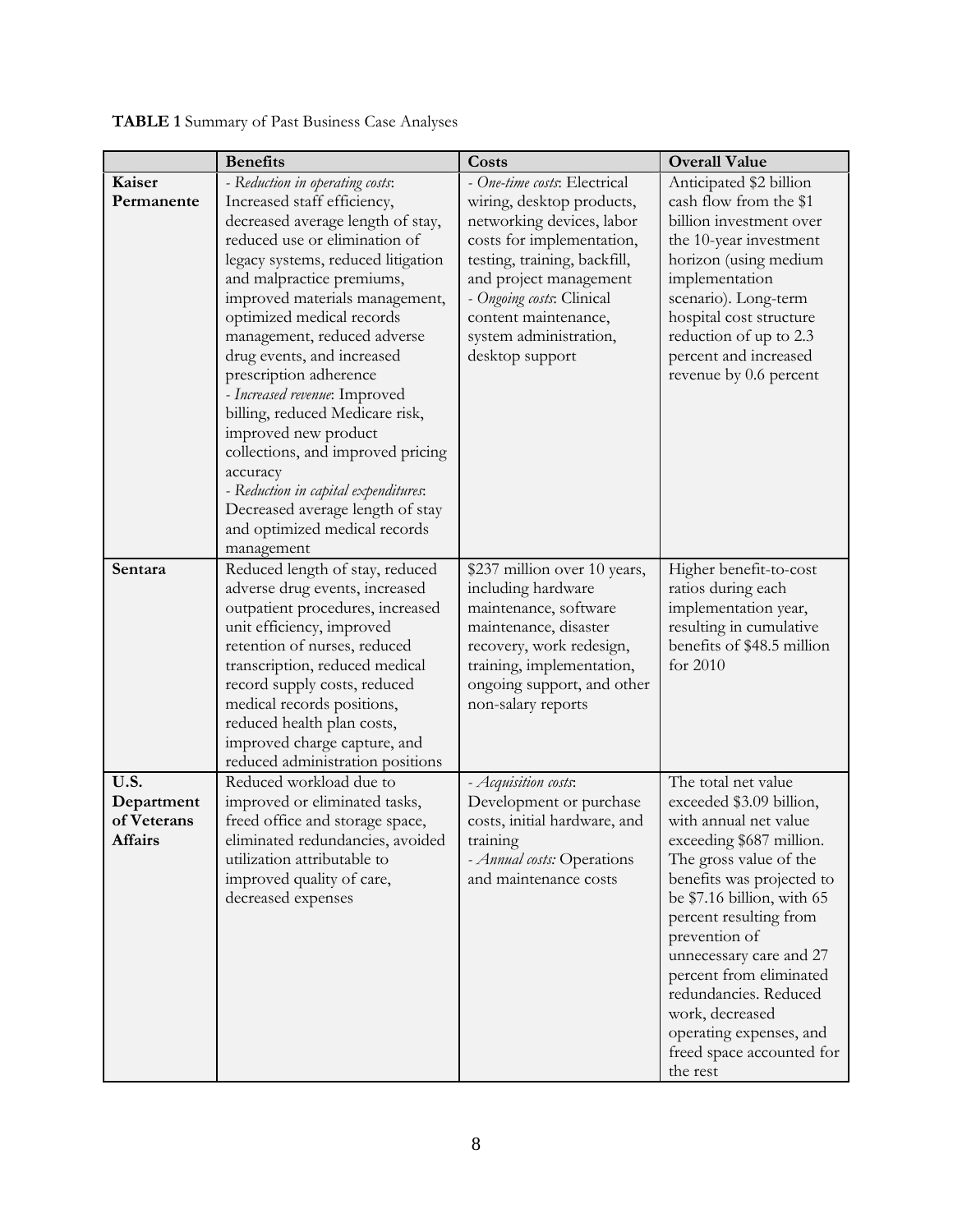| TABLE 2 Stakeholders Affected by EHR Investment |  |  |
|-------------------------------------------------|--|--|
|-------------------------------------------------|--|--|

| <b>Stakeholder Definitions</b>                                                               | <b>Potential Impacts</b>                                                                                                                                                                                                                                                                                                                                                                                                                                                                                                                                                                                                                                |
|----------------------------------------------------------------------------------------------|---------------------------------------------------------------------------------------------------------------------------------------------------------------------------------------------------------------------------------------------------------------------------------------------------------------------------------------------------------------------------------------------------------------------------------------------------------------------------------------------------------------------------------------------------------------------------------------------------------------------------------------------------------|
| Provider Investing Institution<br>(Institution Investing In and<br>Deploying EHR Technology) | Benefits include<br>Improvements in operational efficiency and quality that reduce direct<br>$\bullet$<br>and indirect costs of patient care delivery and other administrative<br>operations<br>Organizational receipt of bonus payments related to the direct<br>٠<br>implementation of the EHR<br>Facilitation of quality measurement, reporting, and improvement so<br>as to receive bonus payments (e.g., value-based purchasing) or avoid<br>penalties (e.g., readmissions)<br>More accurately capture charges and facilitate risk adjustment<br>٠<br>Improvement of patient satisfaction, with expected outcome of                                |
| Patients                                                                                     | positive volume impact on high-performing organizations<br>Benefits include<br>Decreased cost sharing<br>٠<br>Improved health outcomes<br>Improved patient safety<br>Improved patient satisfaction (e.g., through increased opportunity<br>for involvement and understanding of their conditions and care)<br>Improved productivity at work (e.g., fewer sick days or time away<br>from the office) as a result of improved outcomes or increased<br>efficiency of the delivery system (e.g., patient flow improvements<br>that reduce wait times in the emergency department)<br>This group could be negatively impacted if her-enabled charge capture |
| Patient's Employer                                                                           | leads to increased cost sharing<br>Value accrues to this group if EHR deployment results in improvements<br>in care delivery that improve quality or efficiencies, thus reducing the<br>time employees are not working                                                                                                                                                                                                                                                                                                                                                                                                                                  |
| Patient's Families                                                                           | Value accrues to this group if EHR deployment results in improvements<br>in care delivery that improve quality or efficiencies, thus reducing the<br>time family members spend caring for or coordinating care for patient                                                                                                                                                                                                                                                                                                                                                                                                                              |
| Purchasers                                                                                   | Value accrues to this group if EHR deployment results in improved<br>aggregate efficiencies (better throughput) or direct reduction in the cost<br>of patient care, through improved quality<br>This group could be negatively impacted if EHR-enabled charge capture<br>leads to increased cost sharing                                                                                                                                                                                                                                                                                                                                                |
| Physicians/Care Providers                                                                    | EHR deployment will increase revenue for physicians and other care<br>providers within the organization if it<br>Allows them to be more efficient (e.g., reduces documentation time)<br>٠<br>Expedites results reporting<br>Eliminates redundant testing<br>Helps identify and eliminate non-value-added care processes<br>EHR deployment will result in value for providers not affiliated with the<br>investing institution if it facilitates care coordination                                                                                                                                                                                       |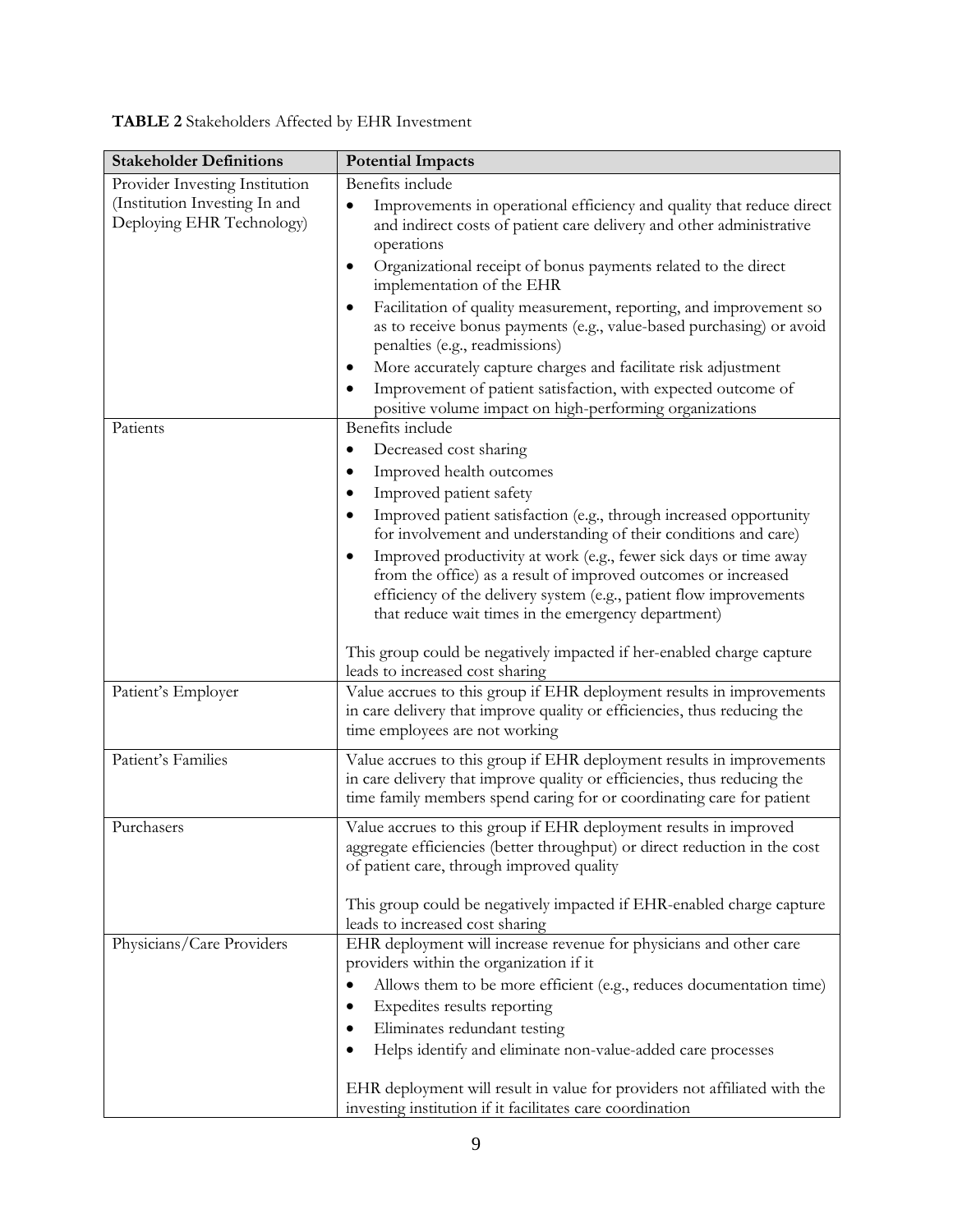|                                                                  | Some physicians/care providers could experience a decrease in revenue<br>stemming from improved efficiencies                                                                                                           |
|------------------------------------------------------------------|------------------------------------------------------------------------------------------------------------------------------------------------------------------------------------------------------------------------|
| Society                                                          | Value is created for broader society if EHR deployment<br>Creates efficiencies that reduce the organization's consumption of<br>resources or creation of waste (e.g., less silver from eliminated<br>duplicate X-rays) |
|                                                                  | Reduces patient need for trips to a care provider (e.g., e-mail visits),<br>which reduces traffic and energy consumption                                                                                               |
|                                                                  | Facilitates process improvements or research, which should<br>ultimately accrue to society in the form of reduced insurance<br>premiums and taxes,                                                                     |
| Post-Acute Care Providers                                        | Value accrues to this group if EHR deployment improves care<br>coordination with post-acute care providers                                                                                                             |
| Pharmaceutical Products<br>Manufacturers                         | This group could experience either an increase or decrease in value,<br>depending on the product                                                                                                                       |
| Supply Manufacturers                                             | This group could experience either an increase or decrease in value,<br>depending on the product                                                                                                                       |
| Support Staff<br>(Maintenance, Lab, Radiology,<br>and HIM Staff) | This group could experience a decrease in value stemming from<br>decreased demand for services as a result of improved efficiencies                                                                                    |
| Policy Makers                                                    | Value accrues to this group if EHR deployment generates better data<br>from which to make coverage and reimbursement decisions                                                                                         |
| Researchers                                                      | Value accrues to this group if EHR deployment generates better data<br>that can be used in clinical trials and comparative-effectiveness work                                                                          |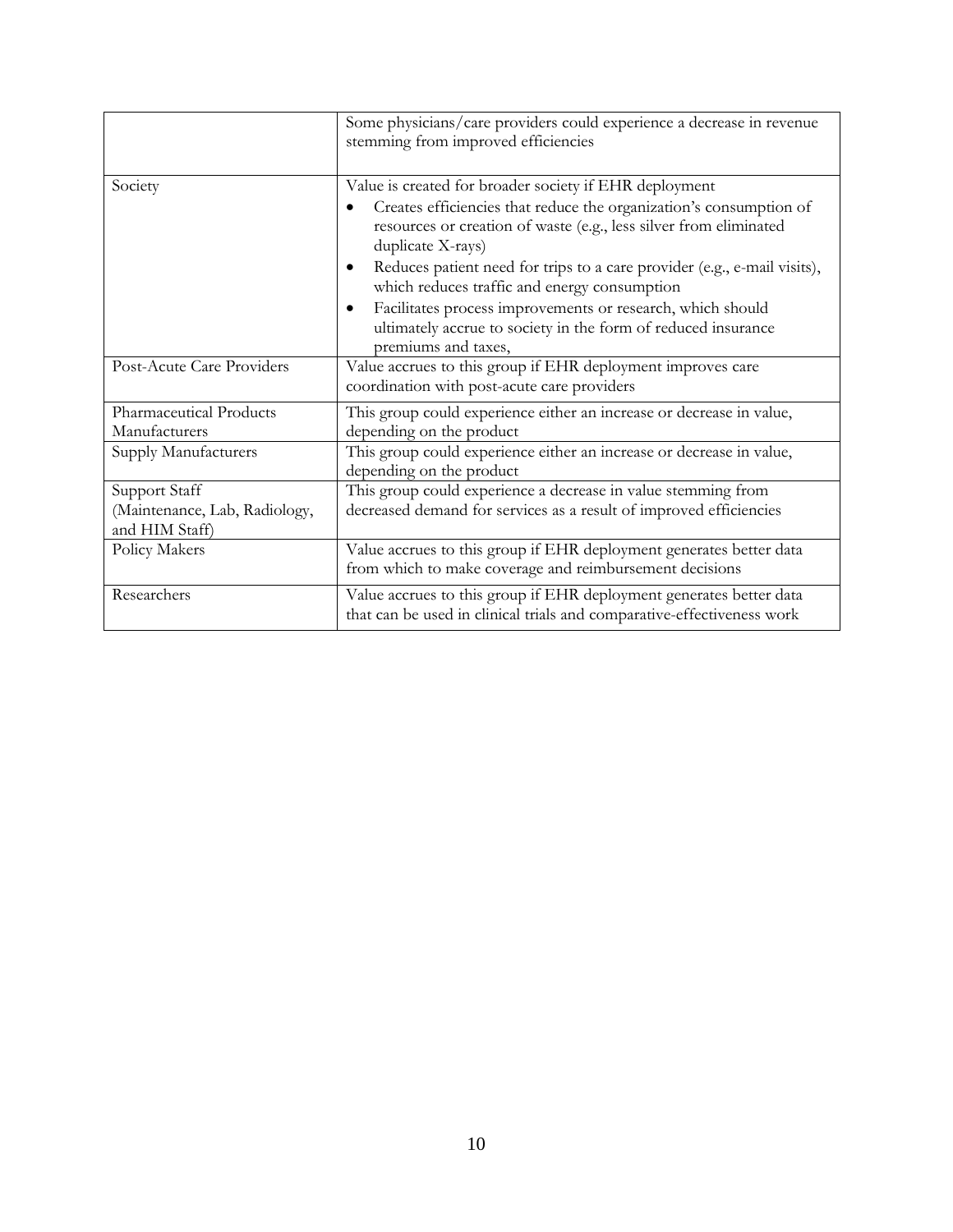|  | TABLE 3 Complete List of Expense Components of Model |  |  |  |
|--|------------------------------------------------------|--|--|--|
|--|------------------------------------------------------|--|--|--|

|                | <b>Expense Type</b>       | Category                                                                  | Description                                                                                                                                                                                                                                                                                                                                                                                 |  |  |
|----------------|---------------------------|---------------------------------------------------------------------------|---------------------------------------------------------------------------------------------------------------------------------------------------------------------------------------------------------------------------------------------------------------------------------------------------------------------------------------------------------------------------------------------|--|--|
| 1              | Initial<br>Implementation | Reduced<br>Productivity                                                   | Implementation of the EHR decreases clinician productivity<br>(both in inpatient and outpatient settings) until clinicians are<br>able to "master" the new system, resulting in lost revenue due to<br>lost throughput or increased staffing costs necessary to maintain<br>historical volume during the learning period                                                                    |  |  |
| $\overline{2}$ | Initial<br>Implementation | <b>Staffing Costs</b><br>Related to Setting<br>Up System<br>Configuration | Upfront staff time (both clinical and administrative) spent<br>optimizing the EHR and incorporating it into clinical workflows<br>and administrative processes (i.e. billing, decision support).<br>Includes staffing costs for data migration and mappings/<br>remappings                                                                                                                  |  |  |
| $\mathfrak{Z}$ | Initial<br>Implementation | Consulting Cost                                                           | Expense related to consultant assistance during implementation<br>(if not included in hardware/software costs) or if they are an<br>incremental expense related to integrating EHR into clinical<br>workflows and administrative processes                                                                                                                                                  |  |  |
| $\overline{4}$ | Initial<br>Implementation | Hardware Cost                                                             | Additional servers, routers, cabling, desktops, local area<br>networks, and other items required to implement EHRs                                                                                                                                                                                                                                                                          |  |  |
| 5              | Initial<br>Implementation | Software Cost                                                             | Licenses for EHR software and associated analytical tools for<br>data extraction, report writing/distribution and integrating with<br>other systems (i.e. registration, billing, scheduling, lab)                                                                                                                                                                                           |  |  |
| 6              | Initial<br>Implementation | <b>IT Staff Cost</b>                                                      | Staffing costs associated with EHR implementation, including<br>project management, content development/customization,<br>system interfaces (both internal and external), workflow<br>mapping, building/quality assurance of interfaces, IT help desk<br>and technical deployment                                                                                                           |  |  |
| $\overline{7}$ | Initial<br>Implementation | Networking Cost                                                           | Initial costs associated with connecting/integrating EHR with<br>sites of care within a system and other providers within the<br>community                                                                                                                                                                                                                                                  |  |  |
| 8              | Initial<br>Implementation | System Design/<br>Product<br><b>Evaluation Cost</b>                       | Upfront costs for articulating the EHR's business goals and<br>incorporating them into the system design. This includes both<br>staff and consultant costs, associated research and evaluation of<br>available alternatives, and staff travel and lost productivity<br>related to specifying requirement development/gathering and<br>product selection/design phase of implementing an EHR |  |  |
| 9              | Initial<br>Implementation | <b>Training Cost</b>                                                      | Cost of initial staff training during system implementation.<br>Includes salaries of trainers (newly hired or repurposed),<br>opportunity cost for trainee staff time, and costs related to<br>development of training materials                                                                                                                                                            |  |  |
| 10             | Initial<br>Implementation | <b>Transition Cost</b>                                                    | Cost of uploading existing medical records into the EHR.<br>Includes non-labor costs for data migration and mappings/<br>remappings                                                                                                                                                                                                                                                         |  |  |
| 11             | Ongoing                   | Physical Plant<br>Cost                                                    | Space in the server room and other IT-related square footage<br>required host/support the EHR                                                                                                                                                                                                                                                                                               |  |  |
| 12             | Ongoing                   | IT Cost                                                                   | Costs associated with disaster recovery plan and "downtime"<br>support                                                                                                                                                                                                                                                                                                                      |  |  |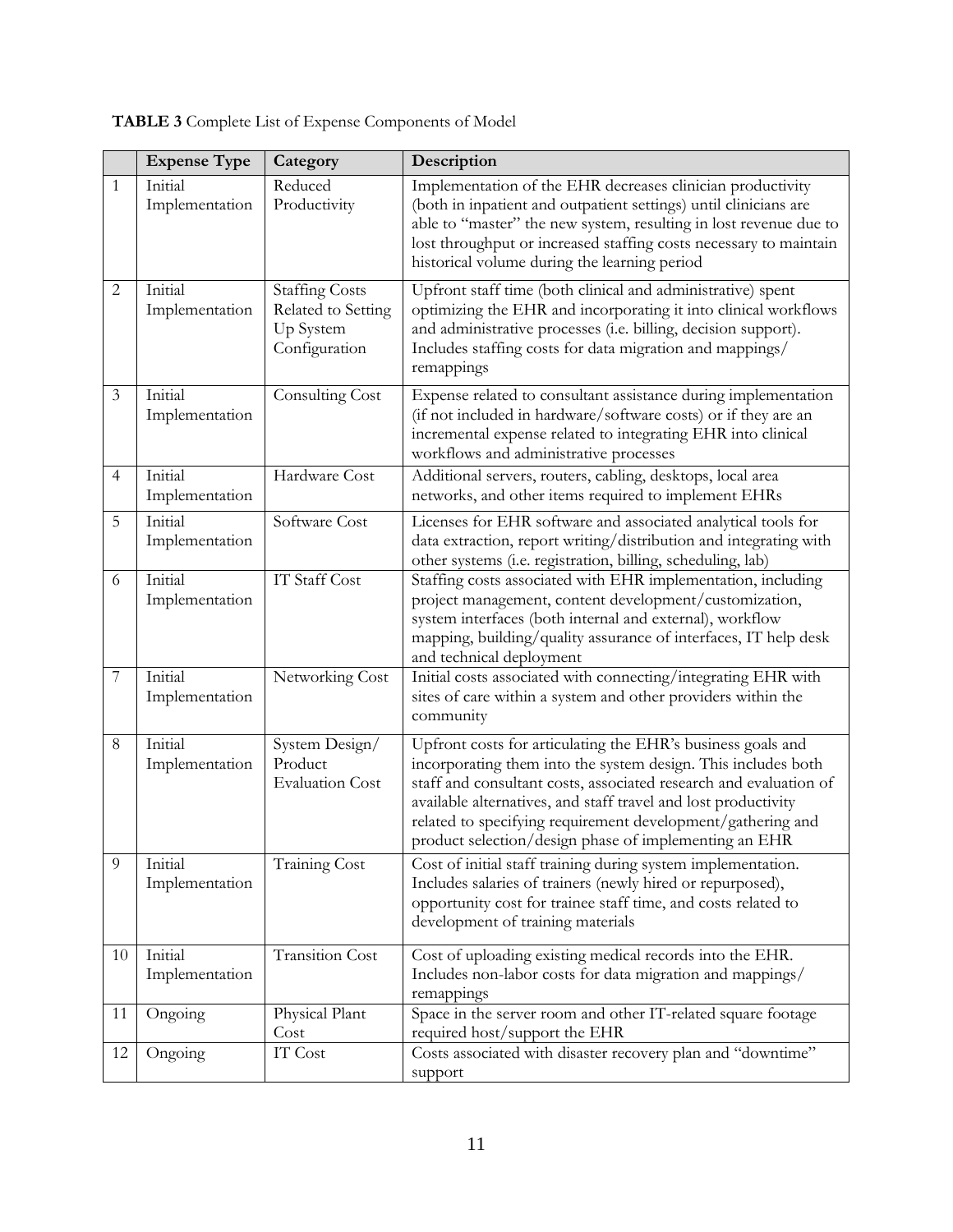| 13     | Ongoing                      | Software Cost                                               | Annual license renewal and/or upgrades for EHR software and<br>associated analytical tools for data extraction and report<br>writing/distribution and integrating with other systems (i.e.<br>registration, billing, scheduling, lab)                                           |  |
|--------|------------------------------|-------------------------------------------------------------|---------------------------------------------------------------------------------------------------------------------------------------------------------------------------------------------------------------------------------------------------------------------------------|--|
| 14     | Ongoing                      | <b>Staff Costs</b><br>Related to<br>Changing<br>Workflow    | Ongoing staff time (both clinical and administrative) spent<br>optimizing the EHR and incorporating it into clinical workflows<br>and administrative processes (i.e. billing, decision support)                                                                                 |  |
| 15     | Ongoing                      | <b>IT Staff Cost</b>                                        | Post-implementation IT staff required to support/maintain<br>operations of the EHR and associated technology investments<br>(BI tools, data warehouse, patient portal)                                                                                                          |  |
| 16     | Ongoing                      | Hardware<br>Maintenance<br>Costs                            | Cost for replacement or upgrades of servers, switches, etc.                                                                                                                                                                                                                     |  |
| 17     | Ongoing                      | Networking Cost                                             | Ongoing costs associated with integrating the EHR with other<br>providers within the community                                                                                                                                                                                  |  |
| 18     | Ongoing                      | <b>Training Cost</b>                                        | Ongoing training for new capabilities or new clinical staff.<br>Includes salaries of trainers (newly hired or repurposed),<br>opportunity cost for trainee staff time, and costs related to<br>development of training materials                                                |  |
| 19     | Ongoing                      | Staff for Newly<br>Created EHR-<br><b>Related Functions</b> | Application coordinators, clinical content maintenance,<br>reporting/data extraction                                                                                                                                                                                            |  |
| $20\,$ | Ongoing                      | Knowledge<br>Management                                     | Includes costs related to knowledge management for<br>development and maintenance of clinical decision support tools                                                                                                                                                            |  |
| 21     | Ongoing                      | Staff for Newly<br>Created EHR-<br>Related Functions        | Costs associated with "medical scribes" (may even be nurses)<br>replacing transcription                                                                                                                                                                                         |  |
| 22     | Ongoing                      | Performance<br>Improvement                                  | Costs associated with newly hired business process<br>improvement teams                                                                                                                                                                                                         |  |
| 23     | Initial<br>Implementation    | Hardware Cost                                               | Hardware costs associated with specific technologies that<br>complement an EHR (i.e., data warehouse environment, patient<br>portal environment, etc.)                                                                                                                          |  |
|        | 24 Initial<br>Implementation | Software Cost                                               | Software costs associated with specific technologies that<br>compliment an EHR (i.e., data warehouse environment, patient<br>portal environment, business intelligence tools)                                                                                                   |  |
| 25     | Ongoing                      | Utilities                                                   | Increased costs associated with electricity for powering EHRs<br>and cooling the server room                                                                                                                                                                                    |  |
| 26     | Initial<br>Implementation    | Reduced<br>Productivity                                     | Implementation of the EHR reduces revenue cycle productivity<br>until new data and work flows are established. The results in lost<br>revenue due to lost throughput or increased staffing costs<br>necessary to maintain historical productivity during the learning<br>period |  |
| 27     | Ongoing                      | Software Cost                                               | Upgrade/replacement/licensing costs associated with specific<br>technologies that compliment an EHR (i.e., data warehouse<br>environment, patient portal environment, business intelligence<br>tools)                                                                           |  |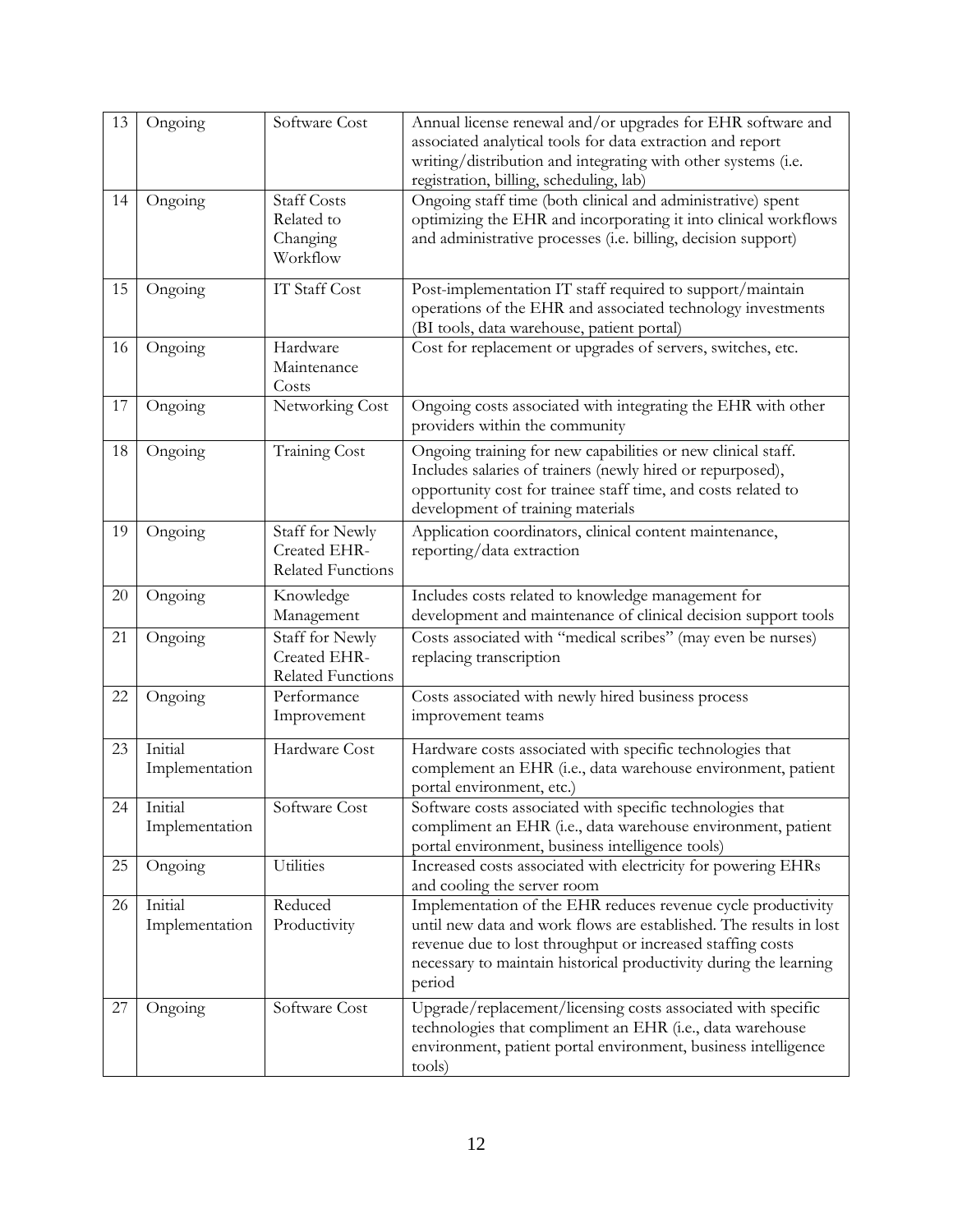| 28 Ongoing | Hardware Cost | Replacement/upgrade hardware cost associated with specific         |
|------------|---------------|--------------------------------------------------------------------|
|            |               | technologies that compliment an EHR ( <i>i.e.</i> , data warehouse |
|            |               | environment, patient portal environment, etc.)                     |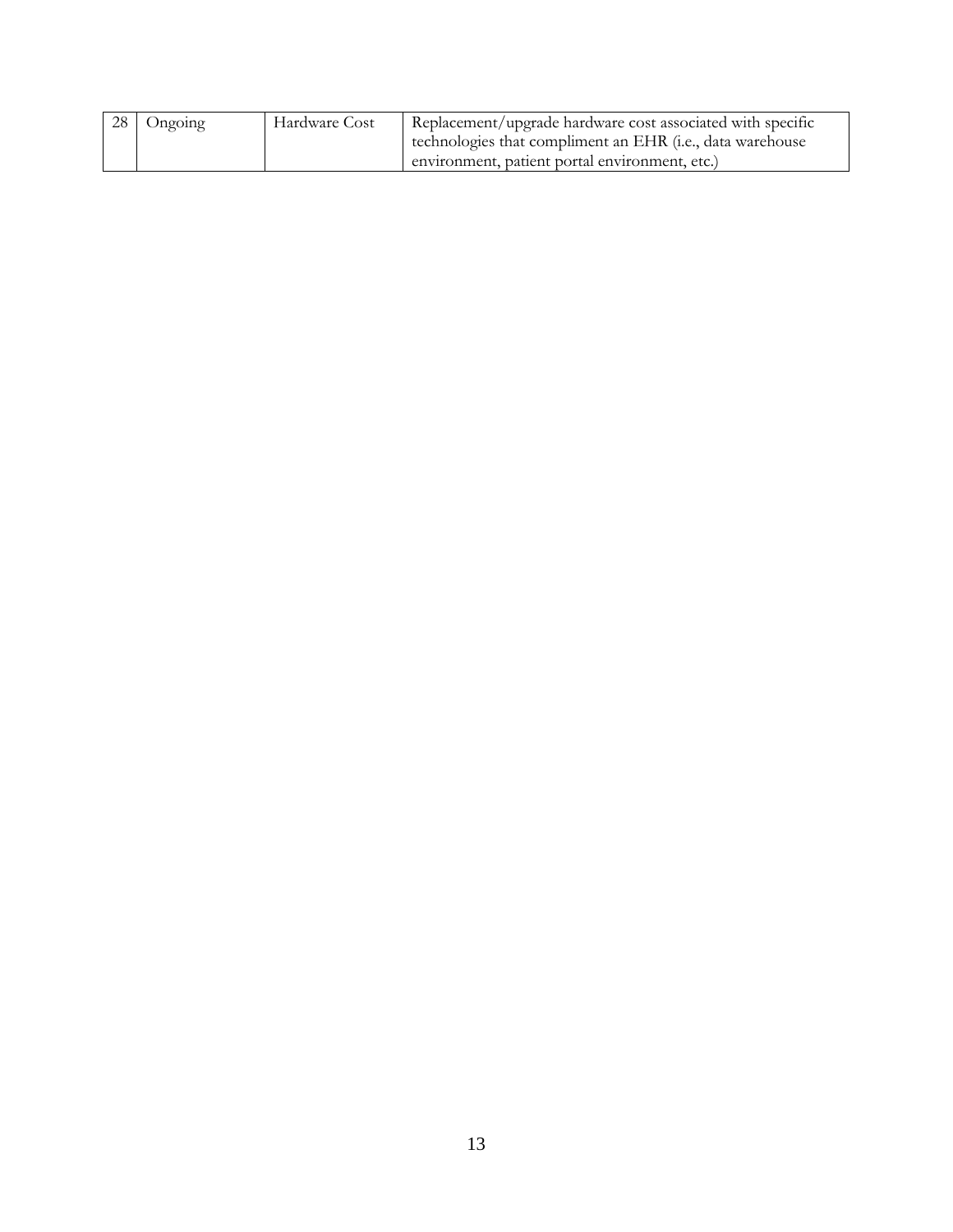|                | Core<br>Strategic<br>Goals             | <b>Benefit Type</b>                                      | Description                                                                                                                                                                                                                                                                                                                                 | Aligned with<br><b>Meaningful Use</b><br>Goals                                                                                              |
|----------------|----------------------------------------|----------------------------------------------------------|---------------------------------------------------------------------------------------------------------------------------------------------------------------------------------------------------------------------------------------------------------------------------------------------------------------------------------------------|---------------------------------------------------------------------------------------------------------------------------------------------|
| 1              | Improved<br>Clinical<br>Performance    | Supply-Chain<br>Management                               | EHR facilitates identification of less-<br>expensive pharmaceutical alternatives                                                                                                                                                                                                                                                            | ·Improving quality,<br>safety, and efficiency<br>and reducing health<br>disparities                                                         |
| $\overline{c}$ | Overhead<br>Reduction                  | Offsetting                                               | If EHR replaces existing systems that<br>performed similar functions, the EHR<br>ongoing maintenance costs should be<br>offset by the legacy system<br>maintenance costs                                                                                                                                                                    | ·Improving quality,<br>safety, and efficiency<br>and reducing health<br>disparities                                                         |
| 3              | Improved<br>Operational<br>Performance | Supply-Chain<br>Management                               | EHR enables decision-support tools<br>to identify less-expensive/more-<br>effective supply alternatives, reducing<br>supply costs                                                                                                                                                                                                           | •Improving quality,<br>safety, and efficiency<br>and reducing health<br>disparities                                                         |
| $\overline{4}$ | Reduce<br>Inappropriate<br>Utilization | Appropriate Site<br>of Care or<br>Therapeutic<br>Pathway | EHR facilitates ability to suggest<br>therapeutic alternatives (i.e., watchful<br>waiting for lower-back pain vs.<br>immediate surgery).                                                                                                                                                                                                    | · Improving quality,<br>safety, and efficiency<br>and reducing health<br>disparities<br>• Engaging patients and<br>families in their health |
| 5              | Improved<br>Quality<br>Performance     | Patient Safety<br>Initiatives                            | EHRs can facilitate process<br>improvements that reduce "never<br>events" (i.e., medication errors, patient<br>falls, pressure ulcers, wrong site of<br>surgery) that typically aren't<br>reimbursed and substantially increase<br>episode costs and reduce cost to<br>remediate harm                                                       | · Improving quality,<br>safety, and efficiency<br>and reducing health<br>disparities                                                        |
| 6              | Improved<br>Operational<br>Performance | Reduced Cap-Ex                                           | EHR could reduce demand for<br>imaging and lab services to a point<br>that it reduces the need for<br>new/replacement capital assets<br>(computed tomography machines, X-<br>ray machine, lab equipment)                                                                                                                                    | · Improving quality,<br>safety, and efficiency<br>and reducing health<br>disparities                                                        |
| 7              | Improved<br>Operational<br>Performance | Improved<br>Workflow-<br>Reduced Cap-Ex                  | Clinical protocols/pathways<br>embedded in the EHR can enable<br>reduced variability in care delivery in<br>all settings, allowing the facility to<br>make greater use of fixed capacity (i.e.,<br>available beds through decreased<br>average length of stay (ALOS),<br>magnetic resonance imaging (MRI)<br>machines, and surgery suites). | • Improving quality,<br>safety, and efficiency<br>and reducing health<br>disparities                                                        |

# **TABLE 4** Complete List of Benefits Components of Model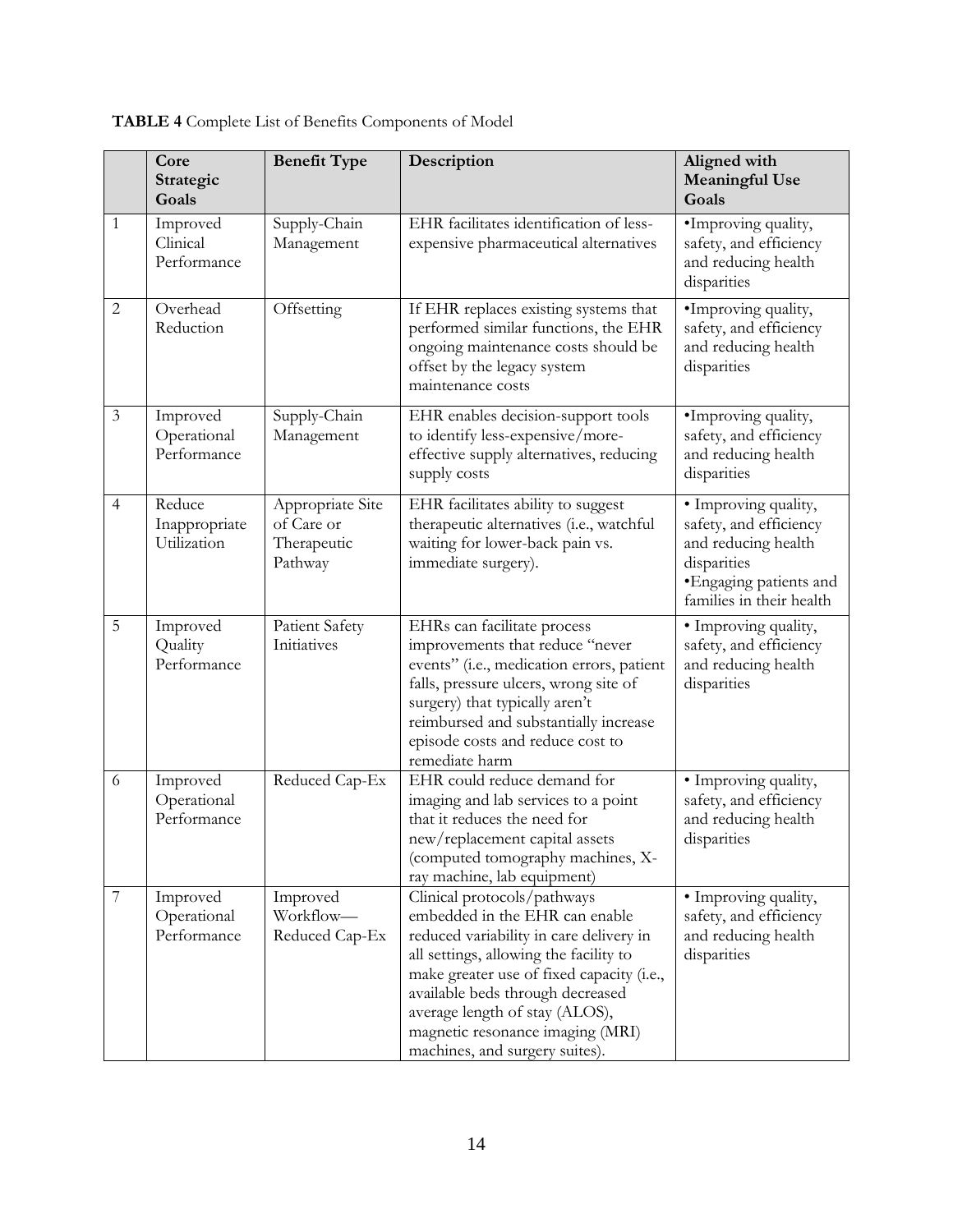| 8  | Improved<br>Operational<br>Performance | Improved<br>Workflow-<br>Staffing   | Clinical protocols/pathways<br>embedded in the EHR can enable<br>reduced variability in care delivery in<br>all settings allowing the facility to<br>make greater use of step-fixed staffing<br>resources (i.e., free-up floor staff<br>through decreased ALOS, MRIs,<br>surgery suites) | · Improving quality,<br>safety, and efficiency<br>and reducing health<br>disparities                                                                                                                                         |
|----|----------------------------------------|-------------------------------------|------------------------------------------------------------------------------------------------------------------------------------------------------------------------------------------------------------------------------------------------------------------------------------------|------------------------------------------------------------------------------------------------------------------------------------------------------------------------------------------------------------------------------|
| 9  | Reduce<br>Inappropriate<br>Utilization | Reduce<br>Duplicative<br>Services   | EHR info available on previous tests<br>reduces laboratory and radiology costs<br>for redundant and unnecessary tests                                                                                                                                                                    | · Improving quality,<br>safety, and efficiency<br>and reducing health<br>disparities                                                                                                                                         |
| 10 | Improved<br>Operational<br>Performance | Supply-Chain<br>Management          | EHR can enable auto<br>restocking/ordering to support pre-<br>defined par levels                                                                                                                                                                                                         | · Improving quality,<br>safety, and efficiency<br>and reducing health<br>disparities                                                                                                                                         |
| 11 | Reduce<br>Inappropriate<br>Utilization | Disease<br>Management<br>Strategies | EHR facilitates automated reminders<br>and alerts identifying those with<br>chronic disease(s) and enables optimal<br>care of these patients based on<br>predefined protocols reducing<br>ambulatory sensitive emergency<br>department visits and admissions                             | · Improving quality,<br>safety, and efficiency<br>and reducing health<br>disparities<br>• Engaging patients and<br>families in their health<br>·Improving care<br>coordination<br>·Improving population<br>and public health |
| 12 | Improved<br>Care<br>Coordination       | Reduce Repeat<br>Hospitalizations   | EHR can facilitate improved discharge<br>process and improve care<br>coordination across providers,<br>reducing unnecessary readmissions                                                                                                                                                 | · Improving quality,<br>safety, and efficiency<br>and reducing health<br>disparities<br>· Engaging patients and<br>families in their health<br>·Improving care<br>coordination                                               |
| 13 | Improved<br>Quality<br>Performance     | Improved<br>Clinical<br>Outcomes    | Improved effectiveness of quality<br>improvement projects (not otherwise<br>mentioned in this file) that result from<br>improved data gleaned from EHRs                                                                                                                                  | · Improving quality,<br>safety, and efficiency<br>and reducing health<br>disparities                                                                                                                                         |
| 14 | Network<br>Management                  | Increased Labor<br>Efficiency       | Enables de-skilling strategies allowing<br>organizations to take advantage of<br>clinicians performing at the "top of<br>their license"                                                                                                                                                  | · Improving quality,<br>safety, and efficiency<br>and reducing health<br>disparities                                                                                                                                         |
| 15 | Improved<br>Clinical<br>Performance    | Improved<br>Workflow-<br>Staffing   | EHR can decrease clinician time spent<br>on documentation, allowing more<br>patients to be seen in a day                                                                                                                                                                                 | · Improving quality,<br>safety, and efficiency<br>and reducing health<br>disparities                                                                                                                                         |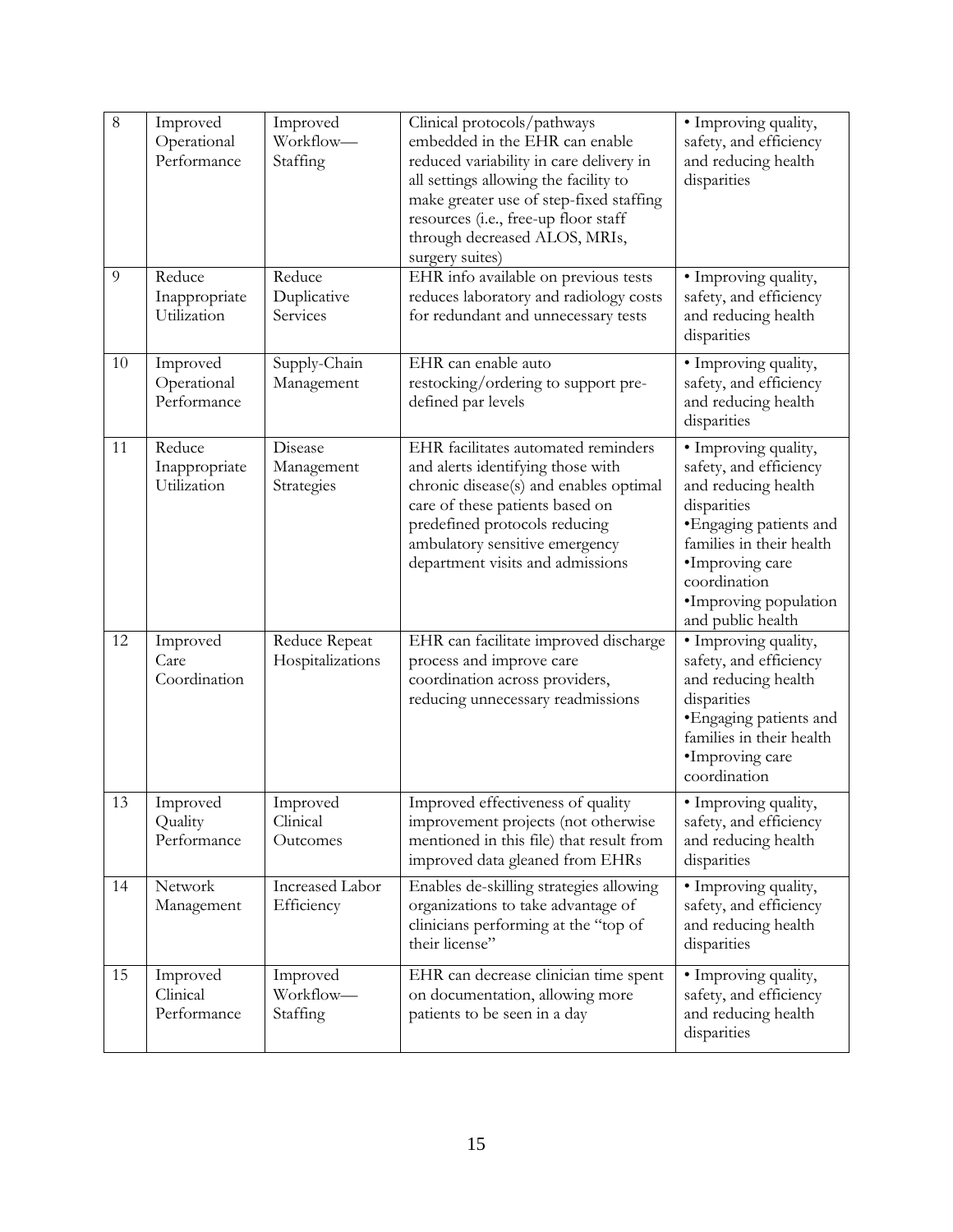| 16 | Reduce<br>Inappropriate<br>Utilization         | Disease<br>Management<br>Strategies  | Allows for development and<br>management of clinical registries to<br>improve care delivery and<br>coordination | · Improving quality,<br>safety, and efficiency<br>and reducing health<br>disparities<br>·Improving care<br>coordination<br>·Improving population<br>and public health |
|----|------------------------------------------------|--------------------------------------|-----------------------------------------------------------------------------------------------------------------|-----------------------------------------------------------------------------------------------------------------------------------------------------------------------|
| 17 | Overhead<br>Reduction                          | Reduced Cap-Ex                       | EHR reduces need for floor space<br>related to radiology film library and<br>medical records/chart rooms        | • Improving quality,<br>safety, and efficiency<br>and reducing health<br>disparities                                                                                  |
| 18 | Overhead<br>Reduction                          | Reduced<br><b>Operating Costs</b>    | EHR reduces need for film-processor<br>and related maintenance costs due to<br>reduced radiology tests          | · Improving quality,<br>safety, and efficiency<br>and reducing health<br>disparities                                                                                  |
| 19 | Improved<br>Operational<br>Performance         | Reduced<br><b>Operating Costs</b>    | EHR reduces need for printing X-rays<br>and related radiological film supply<br>costs                           | · Improving quality,<br>safety, and efficiency<br>and reducing health<br>disparities                                                                                  |
| 20 | Overhead<br>Reduction                          | Improved<br>Workflow-<br>Staffing    | EHR can reduce time spent on order<br>processing by lab techs                                                   | · Improving quality,<br>safety, and efficiency<br>and reducing health<br>disparities                                                                                  |
| 21 | Overhead<br>Reduction                          | Improved<br>Workflow-<br>Staffing    | EHR can reduce time spent pulling<br>charts                                                                     | · Improving quality,<br>safety, and efficiency<br>and reducing health<br>disparities                                                                                  |
| 22 | Overhead<br>Reduction                          | Improved<br>Workflow-<br>Staffing    | EHR can reduce transcription costs                                                                              | · Improving quality,<br>safety, and efficiency<br>and reducing health<br>disparities                                                                                  |
| 23 | Overhead<br>Reduction                          | Improved<br>Workflow-<br>Staffing    | EHR can reduce time spent on film<br>processing by radiology department<br>clerks                               | · Improving quality,<br>safety, and efficiency<br>and reducing health<br>disparities                                                                                  |
| 24 | Improved<br><b>Quality Metric</b><br>Reporting | Metric<br>Development/<br>Management | EHR allows for automation of quality<br>reporting, reducing the need for<br>manual chart abstraction            | · Improving quality,<br>safety, and efficiency<br>and reducing health<br>disparities<br>•Improving population<br>and public health                                    |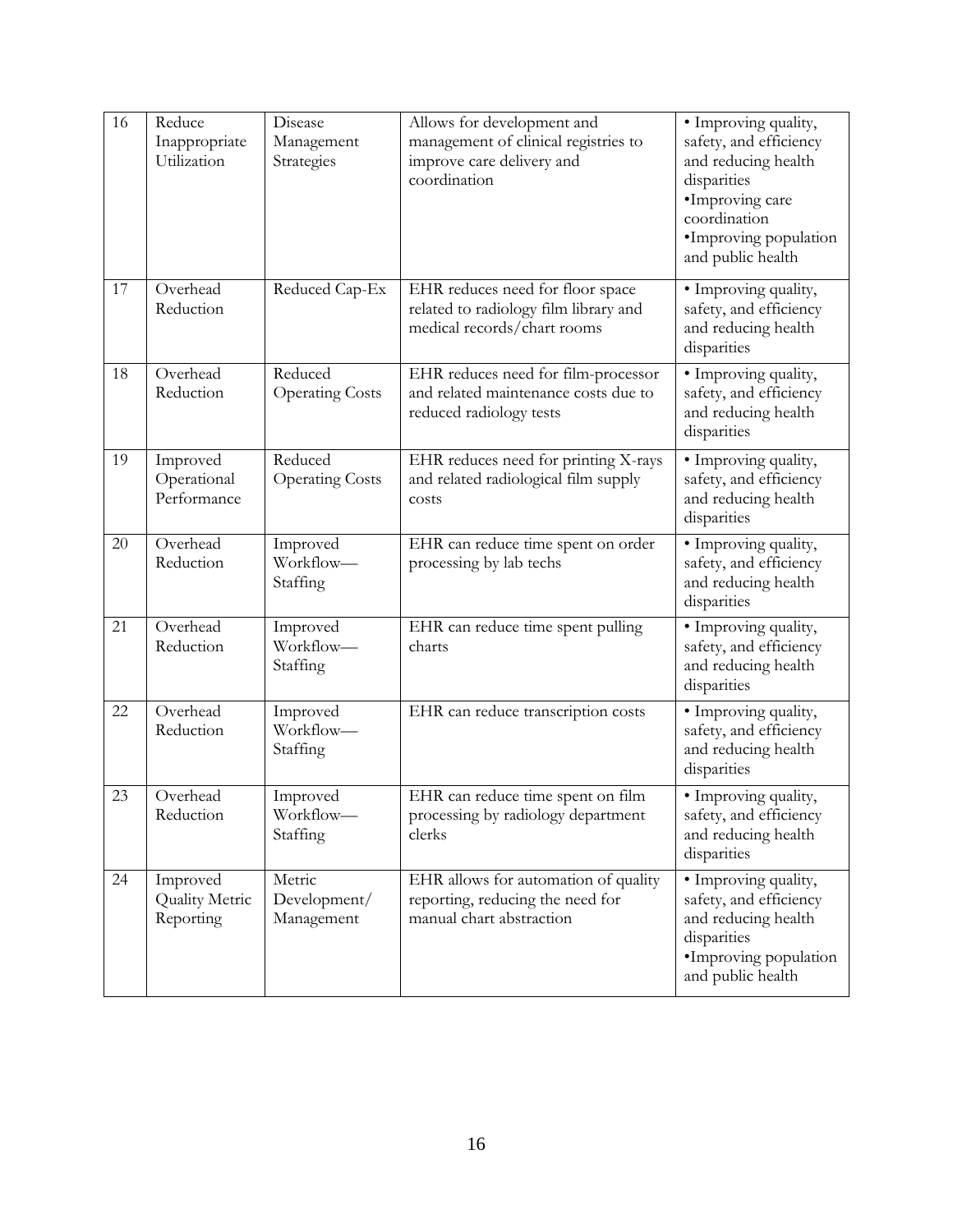| 25 | Reduce<br>Inappropriate<br>Utilization | Appropriate Site<br>of Care or<br>Therapeutic<br>Pathway | EHR enables the use of phone and e-<br>mail visits to address relatively minor<br>issues that otherwise would have<br>required an office visit                                                                                                                        | · Improving quality,<br>safety, and efficiency<br>and reducing health<br>disparities<br>· Engaging patients and<br>families in their health<br>•Ensuring adequate<br>privacy and security<br>protection for personal<br>health information |
|----|----------------------------------------|----------------------------------------------------------|-----------------------------------------------------------------------------------------------------------------------------------------------------------------------------------------------------------------------------------------------------------------------|--------------------------------------------------------------------------------------------------------------------------------------------------------------------------------------------------------------------------------------------|
| 26 | Overhead<br>Reduction                  | Administrative<br>Costs                                  | EHR-enabled quality-improvement<br>efforts decrease medication errors and<br>other "never events," leading to a<br>reduction in malpractice premiums                                                                                                                  | • Improving quality,<br>safety, and efficiency<br>and reducing health<br>disparities                                                                                                                                                       |
| 27 | Reduce<br>Inappropriate<br>Utilization | Appropriate Site<br>of Care or<br>Therapeutic<br>Pathway | Data from a health system's EHR can<br>identify the highest-value (lowest cost<br>for a given level of quality) setting to<br>provide care for patients with certain<br>conditions. Patients can then be<br>routed to the most appropriate care<br>setting            | · Improving quality,<br>safety, and efficiency<br>and reducing health<br>disparities                                                                                                                                                       |
| 28 | Opportunity<br>Costs                   | Service Line<br>Management                               | Data from a health system's EHR can<br>better identify underperforming<br>service lines and determine whether<br>the quality/cost point can be<br>improved or the organization should<br>discontinue the service and pursue<br>other opportunities with its resources | · Improving quality,<br>safety, and efficiency<br>and reducing health<br>disparities                                                                                                                                                       |
| 29 | Network<br>Management                  | Improved<br>Clinical<br>Outcomes                         | EHR allows for provider profiling                                                                                                                                                                                                                                     | · Improving quality,<br>safety, and efficiency<br>and reducing health<br>disparities                                                                                                                                                       |
| 30 | Support<br>Clinical Trials             | Revenue<br>Opportunity/<br>Halo Effect                   | More easily provides data to support<br>clinical trials conducted at the<br>organization or increases the<br>opportunities for organizations to<br>participate in clinical trials                                                                                     | •Improving population<br>and public health                                                                                                                                                                                                 |
| 31 | Improved<br>Operational<br>Performance | Payer<br>Management                                      | Allows for decreased administrative<br>costs related to payer prior<br>authorization and utilization<br>management/review activities                                                                                                                                  | • Improving quality,<br>safety, and efficiency<br>and reducing health<br>disparities                                                                                                                                                       |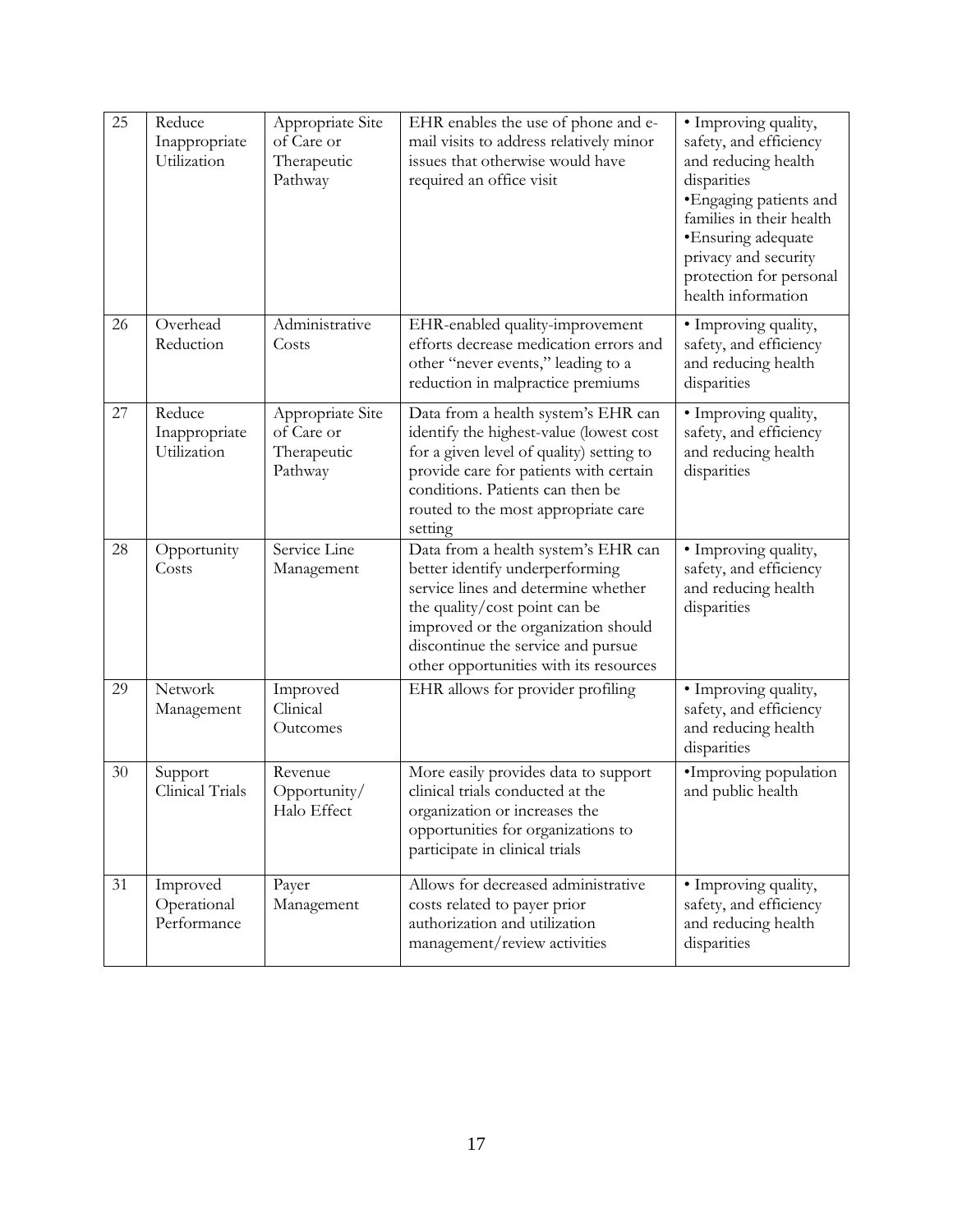| 32 | Reduce        | Disease    | Reminders in EHRs can alert          | • Improving quality,   |
|----|---------------|------------|--------------------------------------|------------------------|
|    | Inappropriate | Management | providers to administer necessary    | safety, and efficiency |
|    | Utilization   | Strategies | vaccines and preventative screenings | and reducing health    |
|    |               |            |                                      | disparities            |
|    |               |            |                                      | •Improving care        |
|    |               |            |                                      | coordination           |
|    |               |            |                                      | •Improving population  |
|    |               |            |                                      | and public health      |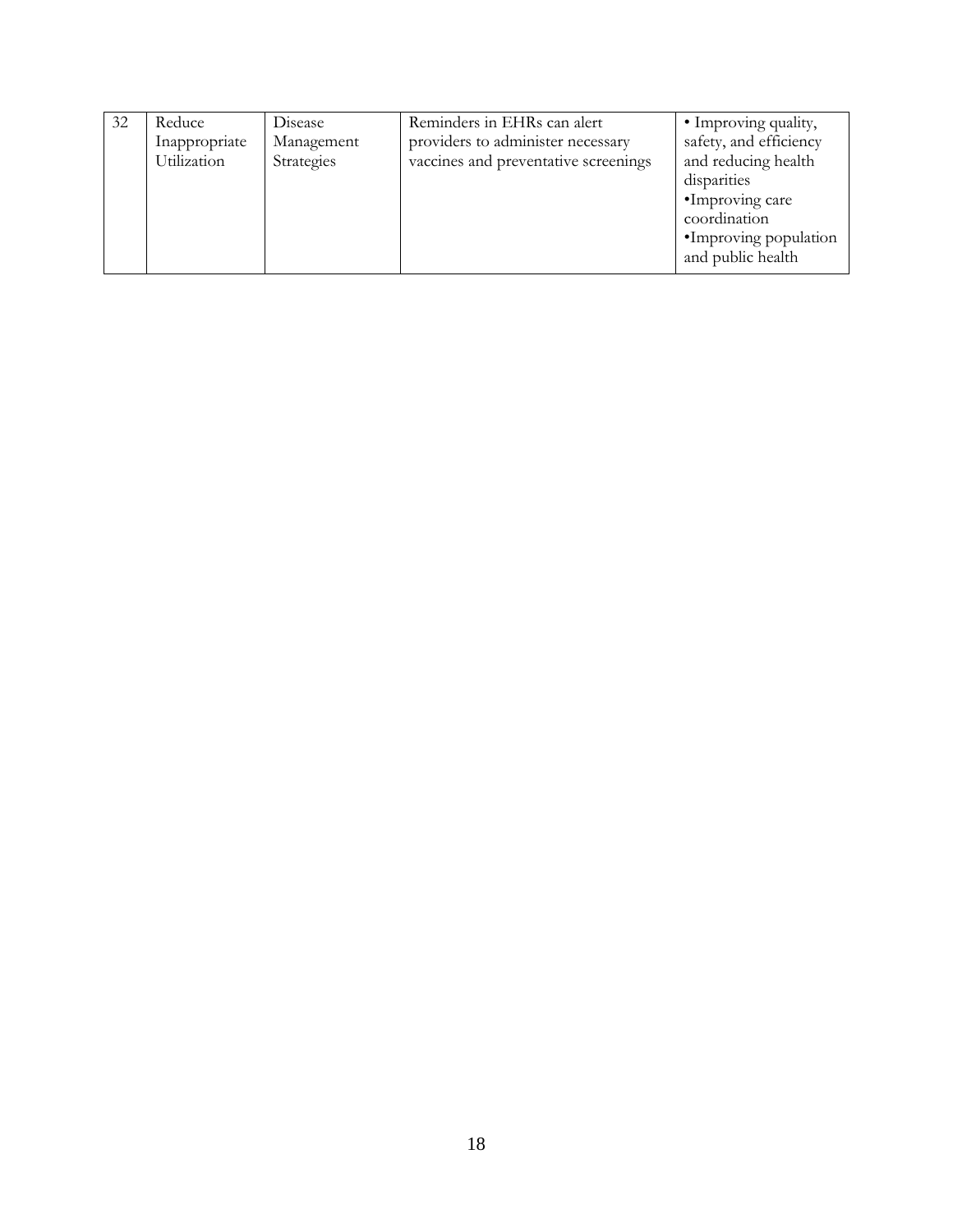|                | <b>Core Strategic Goals</b>                | Revenue<br><b>Impact Type</b>      | Description                                                                                                                                | Explanation                                                                                                                   |
|----------------|--------------------------------------------|------------------------------------|--------------------------------------------------------------------------------------------------------------------------------------------|-------------------------------------------------------------------------------------------------------------------------------|
| 1              | <b>Improved Operational</b><br>Performance | Financial<br>Incentives            | Payer offers bonus payments<br>for meeting predefined EHR<br>functionality (i.e., Medicare<br>Meaningful Use program)                      |                                                                                                                               |
| $\overline{2}$ | <b>Improved Quality</b><br>Performance     | Pay-for-<br>Performance<br>Schemes | Payers offer bonus payments<br>for performance on a range of<br>process, outcome, cost, and<br>efficiency metrics                          | Embedding protocols<br>related to the process<br>measures in an EHR has<br>been identified as key to<br>improving performance |
| $\mathfrak{Z}$ | <b>Improved Operational</b><br>Performance | Financial<br>Incentives            | Payer reduces reimbursement<br>for failing to meet predefined<br>EHR functionality (i.e.,<br>Medicare Meaningful Use<br>program)           |                                                                                                                               |
| $\overline{4}$ | <b>Improved Quality</b><br>Performance     | Penalty                            | Hospitals receive reduced<br>reimbursement if they have<br>higher-than-average rates of<br>hospital-acquired conditions<br>(HACs)          | EHR functionality can<br>support process<br>improvements to reduce<br><b>HACs</b>                                             |
| 5              | <b>Improved Care</b><br>Coordination       | Penalty                            | Hospitals receive reduced<br>reimbursement if they have<br>higher-than-expected<br>readmissions for certain<br>conditions.                 | EHRs can facilitate care<br>coordination, discharge<br>planning, and post-<br>discharge follow-up                             |
| 6              | <b>Improved Quality</b><br>Performance     | Pay-for-<br>Performance<br>Schemes | Payers decrease payments for<br>failing to meet performance<br>targets on a range of process,<br>outcome, cost, and efficiency<br>metrics. | Embedding protocols<br>related to the process<br>measures in an EHR has<br>been identified as key to<br>improving performance |
| $\overline{7}$ | <b>Improved Quality</b><br>Performance     | Non-Payment                        | Payer will not pay for specified<br>"never events"                                                                                         | Embedding protocols<br>related to "never event"<br>mitigation in an EHR<br>can reduce "never<br>events."                      |
| 8              | Steerage                                   | Volume<br>Incentives               | Payer steers volume to (away<br>from) providers for meeting<br>(failing to meet) EHR<br>functionality criteria                             |                                                                                                                               |

**TABLE 5** Complete List of Included Potential Revenue Impacts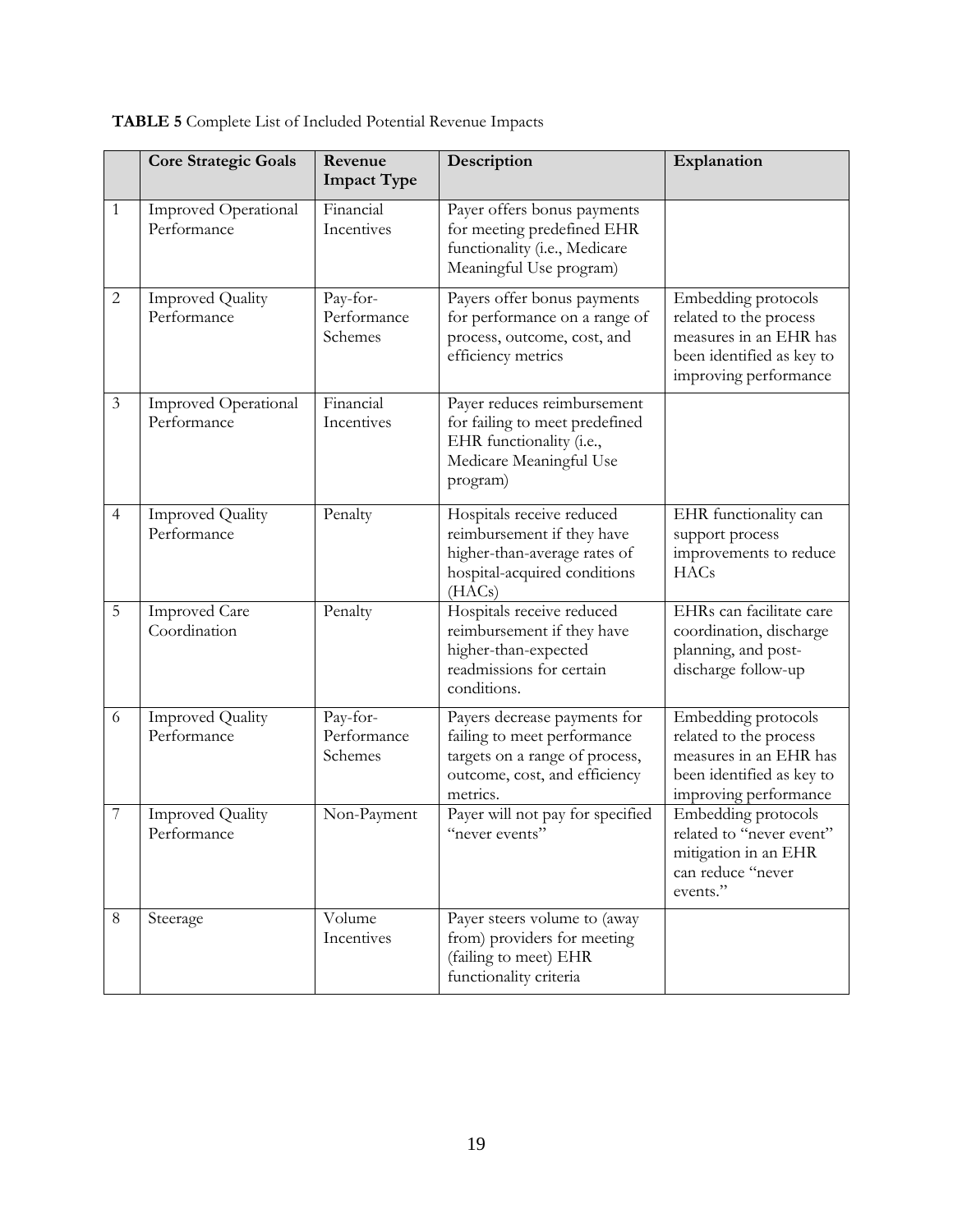| 9  | <b>Improved Operational</b><br>Performance | Payer<br>Management         | EHRs can provide more<br>accurate/granular data at the<br>per unit/case level.                                                                                                             | This will allow providers<br>to better understand<br>their true costs<br>associated with<br>providing a service and<br>negotiate increased<br>reimbursement where<br>they are currently<br>underpaid or, where<br>overpaid, trade price for<br>volume |
|----|--------------------------------------------|-----------------------------|--------------------------------------------------------------------------------------------------------------------------------------------------------------------------------------------|-------------------------------------------------------------------------------------------------------------------------------------------------------------------------------------------------------------------------------------------------------|
| 10 | <b>Increased Patient</b><br>Loyalty        | Volume<br>Incentives        | EHR allows hospitals to offer<br>patients access to a personal<br>health record (PHR)                                                                                                      | PHRs are viewed as a<br>mechanism to build<br>deeper relationships with<br>patients and potentially<br>increase perceived<br>switching costs                                                                                                          |
| 11 | <b>Improved Operational</b><br>Performance | Volume<br>Incentives        | Clinical protocols/pathways<br>embedded in an EHR can<br>enable reduced variability in<br>care delivery in all settings,<br>allowing the facility to make<br>greater use of fixed capacity | Assuming backfill, any<br>capacity created by<br>decreasing ALOS or the<br>efficiency of other areas<br>within the organization<br>will allow the provider to<br>see more patients,<br>increasing revenue-<br>generating opportunities                |
| 12 | Improved Overall<br>Margin                 | Non-Patient<br>Revenue      | Sale of de-identified patient<br>data for research purposes                                                                                                                                |                                                                                                                                                                                                                                                       |
| 13 | Improved Operational<br>Performance        | Revenue Cycle<br>Management | Identifies services that<br>previously would have not<br>been included on the bill                                                                                                         |                                                                                                                                                                                                                                                       |
| 14 | <b>Improved Operational</b><br>Performance | Increased<br>Revenue        | Inclusion of previously<br>unidentified<br>conditions/services increases<br>the long-run accuracy of risk<br>adjustment                                                                    |                                                                                                                                                                                                                                                       |